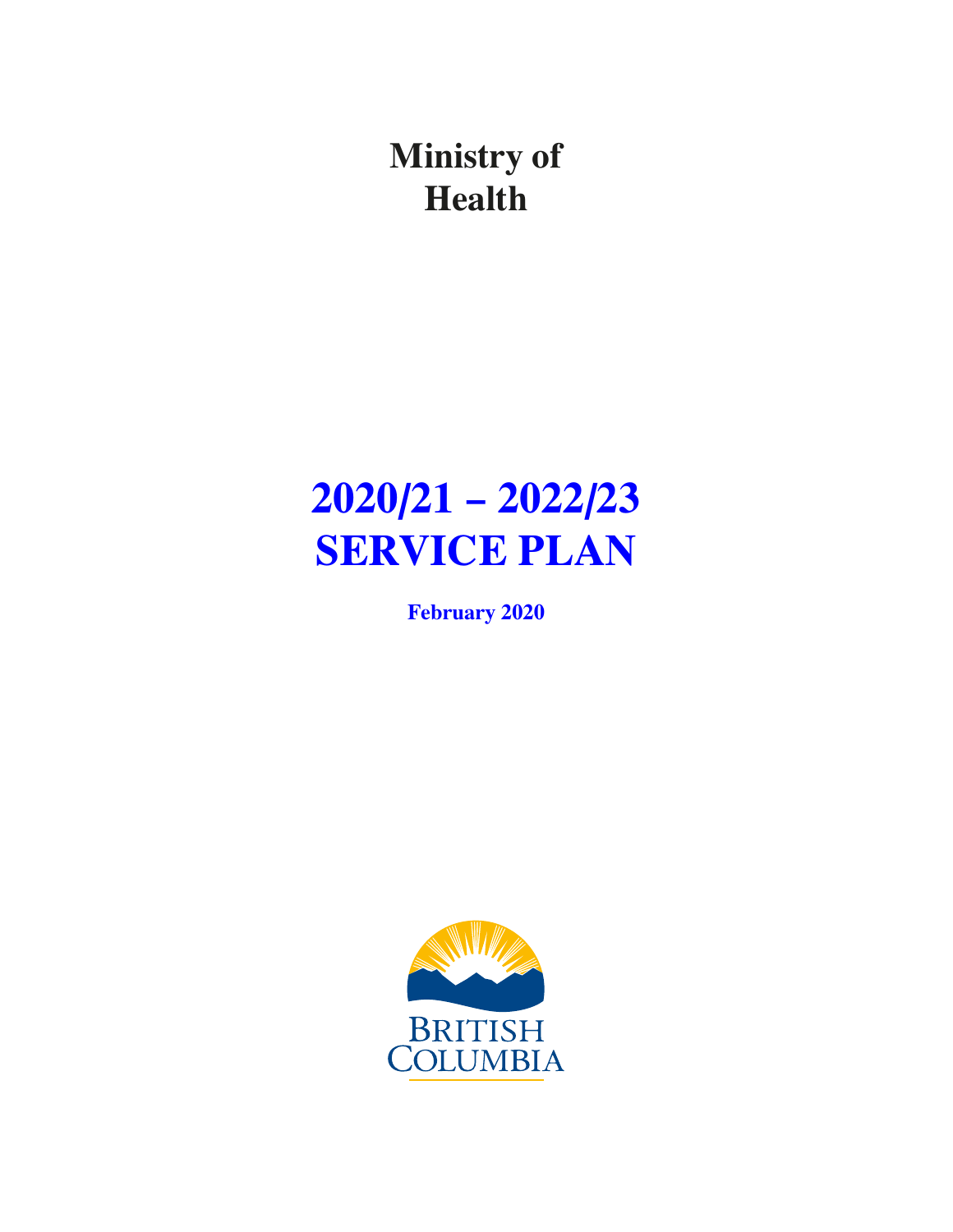# <span id="page-1-0"></span>**Minister Accountability Statement**



The *Ministry of Health 2020/21 - 2022/23 Service Plan* was prepared under my direction in accordance with the *Budget Transparency and Accountability Act*. I am accountable for the basis on which the plan has been prepared.

Honourable Adrian Dix Minister of Health February 10, 2020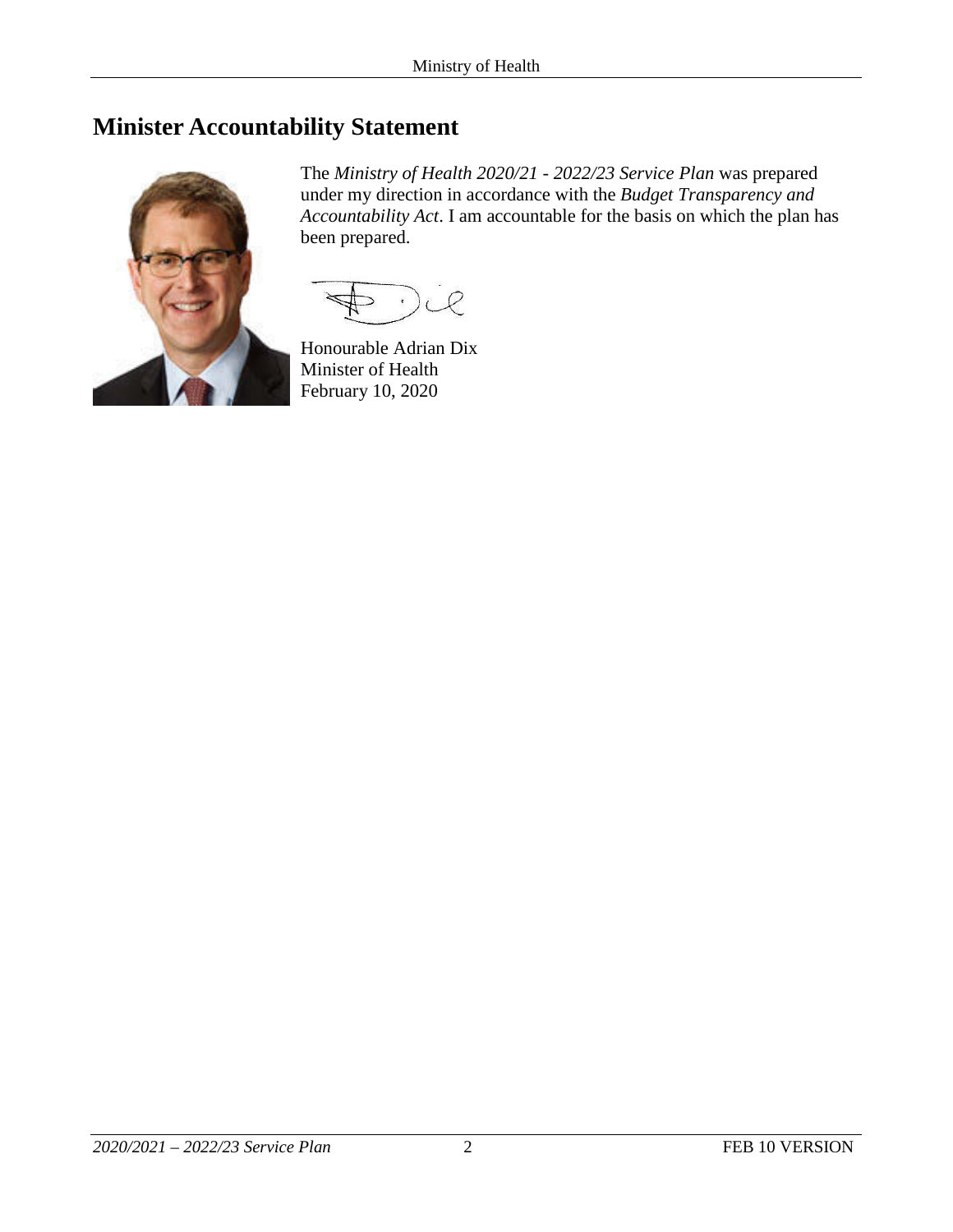# **Table of Contents**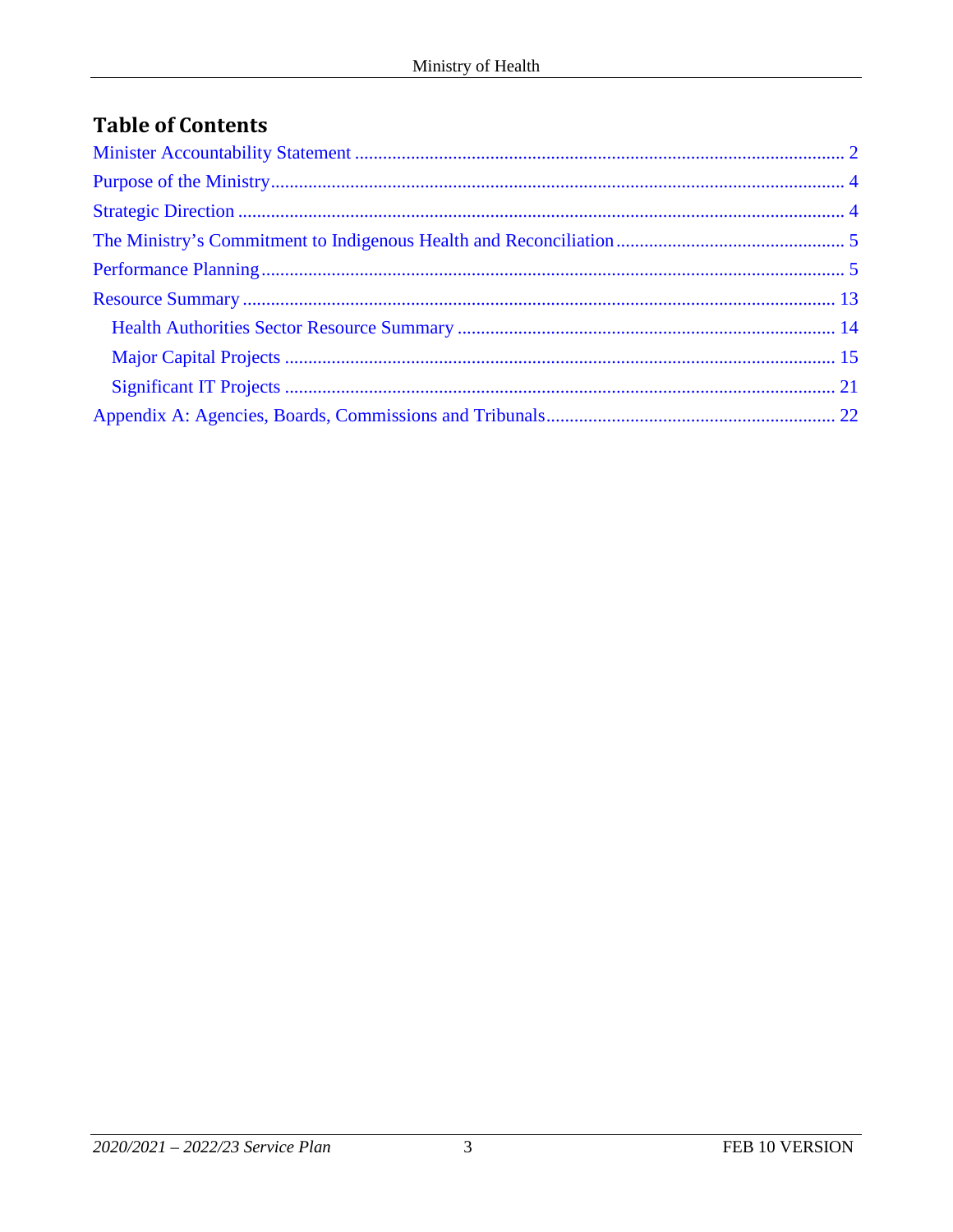# <span id="page-3-0"></span>**Purpose of the Ministry**

The [Ministry of Health](https://www2.gov.bc.ca/gov/content/governments/organizational-structure/ministries-organizations/ministries/health) (the Ministry) has overall responsibility for ensuring that quality, appropriate, cost-effective and timely health services are available for all British Columbians. The province's health authorities are the organizations primarily responsible for health service delivery. Five regional health authorities deliver a full continuum of health services to meet the needs of the population within their respective geographic regions. A sixth health authority, the Provincial Health Services Authority, is responsible for provincial clinical policy, the delivery of provincial clinical services, provincial commercial services, and provincial digital and information management and information technology operational planning and services. The Ministry also works in partnership with the First Nations Health Authority (FNHA) to improve the health status of First Nations in British Columbia (B.C.). The FNHA is responsible for planning, management, service delivery and funding of health programs, in partnership with First Nations communities in B.C.

Provincial legislation and regulations related to health care include the *[Medicare Protection Act](http://www.bclaws.ca/Recon/document/ID/freeside/00_96286_01)* and the *[Health Professions Act](http://www.bclaws.ca/civix/document/id/complete/statreg/96183_01)*. Legislation and regulations related to the Ministry's public health role include the *[Public Health Act](http://www.bclaws.ca/civix/document/id/complete/statreg/08028_01)*, the *[Drinking Water Protection Act](http://www.bclaws.ca/civix/document/id/complete/statreg/01009_01)* and the *[Food Safety Act](http://www.bclaws.ca/Recon/document/ID/freeside/00_02028_01)*. The Ministry also directly manages a number of provincial programs and services, including the [Medical](https://www2.gov.bc.ca/gov/content/health/health-drug-coverage/msp)  [Services Plan,](https://www2.gov.bc.ca/gov/content/health/health-drug-coverage/msp) which covers most physician services; [PharmaCare,](https://www2.gov.bc.ca/gov/content/health/health-drug-coverage/pharmacare-for-bc-residents) which provides publicly-funded prescription drug benefits; and the [BC Vital Statistics Agency,](https://www2.gov.bc.ca/gov/content/family-social-supports/seniors/health-safety/health-care-programs-and-services/vital-statistics?keyword=vital&keyword=statistics&keyword=agency) which registers and reports on vital events such as a birth, death or marriage.

# <span id="page-3-1"></span>**Strategic Direction**

The Government of British Columbia remains focused on its three strategic priorities: making life more affordable, delivering better services, and investing in a sustainable economy.

Ministries are actively working to provide quality, cost-effective services to British Columbia families and businesses. By adopting the Gender-Based Analysis Plus (GBA+) lens and Business and Economic Implications Framework to budgeting and policy development, Ministries will ensure that equity is reflected in budgets, policies and programs.

Additional key initiatives underpinning lasting prosperity in 2020/21 and beyond are the implementation of:

- A Framework for Improving British Columbians' Standard of Living which will provide the foundation for quality economic growth in our province and a pathway to a more inclusive and prosperous society,
- The *Declaration on the Rights of Indigenous Peoples Act* and the Truth and Reconciliation Commission Calls to Action, demonstrating support for true and lasting reconciliation, and
- The CleanBC plan, putting B.C. on the path to a cleaner, better future with a low carbon economy that creates opportunities while protecting our clean air, land and water.

This 2020/21 service plan outlines how the Ministry of Health will support the government's priorities, including selected action items identified in the July 2017 Minister's [Mandate Letter.](https://www2.gov.bc.ca/assets/gov/government/ministries-organizations/premier-cabinet-mlas/minister-letter/dix-mandate.pdf) Over the previous fiscal year, the Ministry of Health made progress on these priorities by:

• Continuing to implement a multi-year primary health-care strategy, which is focused on providing improved access to care across the province by connecting patients to caregivers in an integrated team-based environment that includes a number of urgent primary care centres, primary care clinics, and community health centres.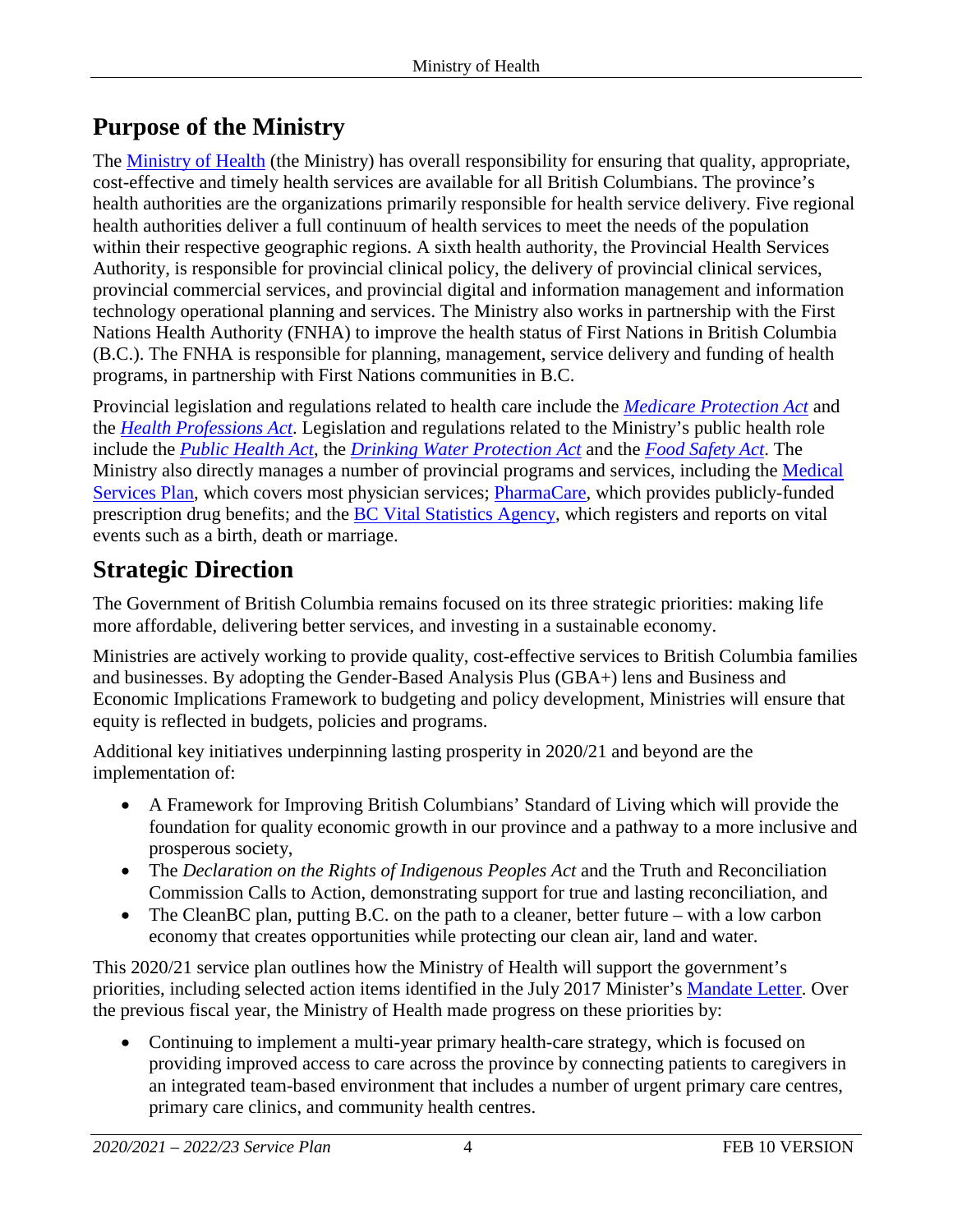- Continuing to improve timely access for surgical and diagnostic services in health regions through the B.C. Surgical and Diagnostic Imaging Services Strategy that is bringing program improvements, active wait list management, and targeted funding with a goal of gradually reducing wait times.
- Supporting paramedics and the patients they care for by investing in more paramedics, dispatch staff and ambulances around the province to best serve all areas of B.C.
- Continuing to deliver on a renewed commitment to improved utilization of objective research to inform health care policy through implementation of the Research, Evaluation and Knowledge Management Strategy; and ongoing funding for the Therapeutics Initiative.
- Working to reduce the cost of prescription drugs by using generics and biosimilars and reducing or eliminating PharmaCare deductibles for 240,000 B.C. families with net incomes up to \$45,000 to improve access to medications for residents as part of the Province's support of work towards a national Pharmacare program and essential drugs program.
- Working in collaboration with the Government of Canada, First Nations Health Council, and FNHA to support funding for community-driven, Nation-based approaches to the social determinants of mental health and wellness.

# <span id="page-4-0"></span>**The Ministry's Commitment to Indigenous Health and Reconciliation**

In addition to the Government of B.C.'s commitment to true, lasting reconciliation with Indigenous people the Ministry of Health recognizes unique commitments that guide and ground its work within and across the health system. The First Nations health governance structure, developed by and for BC First Nations, is underpinned through a series of tripartite agreements and health plans. The first of its kind in Canada, this model supports First Nations self-determination, self-government, engagement pathways, and decision-making through an integrated approach where reciprocal accountability is paramount to all partners. Additionally, the *Declaration of Commitment to Cultural Safety and Humility in Health Services Delivery for First Nations and Aboriginal People in BC* (2015) demonstrates the commitment of the Ministry and health system partners to advance and strengthen cultural safety and humility in organizations and systems.

The Ministry is deeply invested in the principles of reconciliation, cultural safety and humility, and reciprocal accountability.

The following performance plan outlines how the Ministry of Health will uphold these commitments, and continue to track progress on key mandate letter commitments and other emerging government priorities.

# <span id="page-4-1"></span>**Performance Planning**

# **Goal 1: Ensure a focus on service delivery areas requiring strategic repositioning**

This goal captures the Ministry's emphasis on transformational change in two key Mandate Letter priorities: primary and community care, and surgical wait times. In primary and community care, this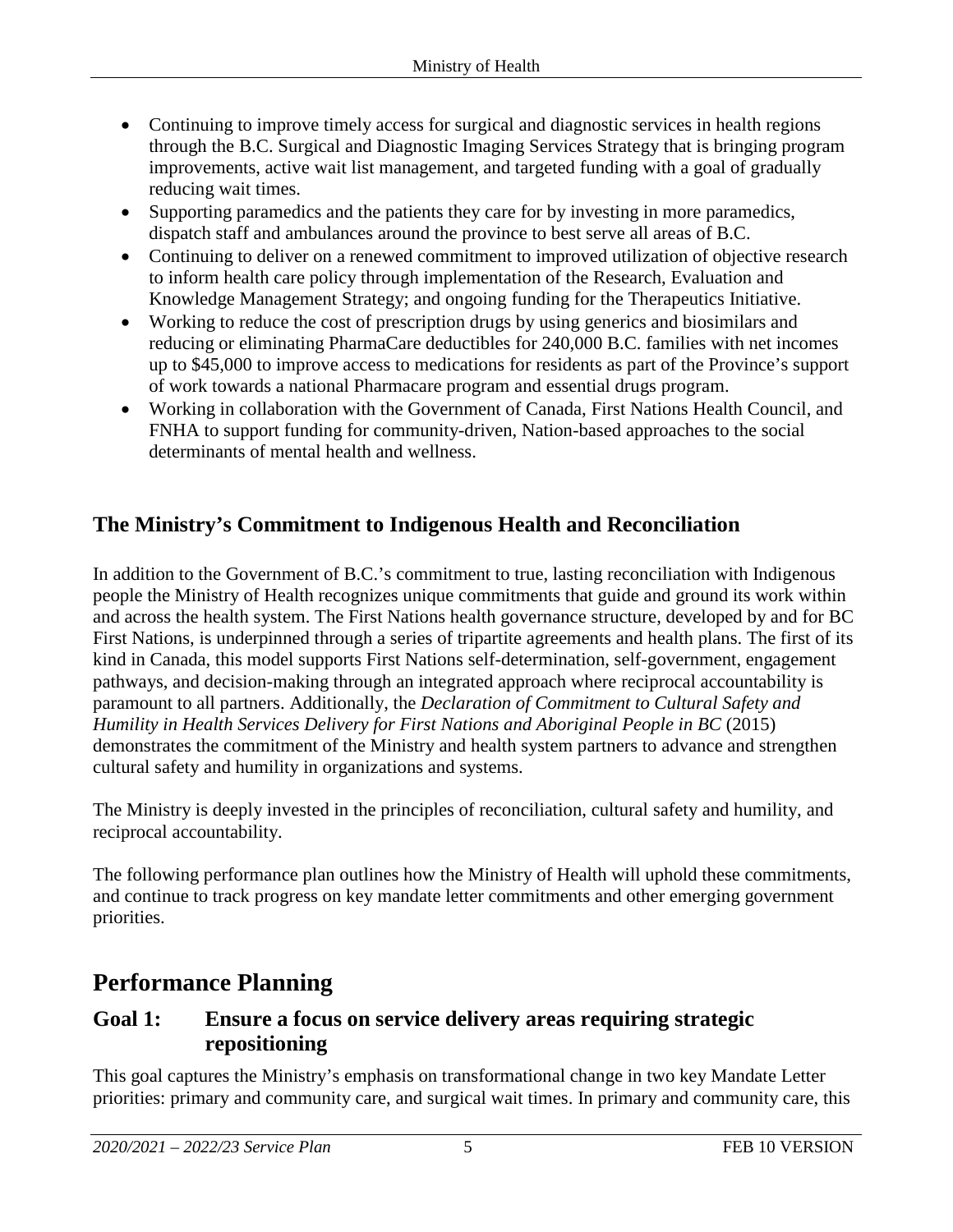means an integrated team-based approach that brings together and coordinates local primary and community care providers, services and programs to make it easier for people to access care, receive follow-up and connect to other services they may need, informed using research evidence in policy, planning, and practice. This work focuses on Government's commitment to delivering the services people count on, particularly on improving and strengthening health services for seniors, those with mental health and substance use issues, and other adults who have complex care needs.

Efforts to improve wait times focus on making best use of resources and effective information management, and providing more surgeries in areas with long wait times, starting with hip and knee surgeries, but also increasing all other scheduled surgeries.

# **Objective 1.1: A primary care model that provides comprehensive, coordinated and integrated team-based care**

# **Key Strategies:**

- Prioritize team-based primary care through focusing on integrated team-based primary care in urgent and primary care centres, full service primary care clinics, community health centres, and First Nations-led primary health care projects.
- Continue to improve access to comprehensive, culturally appropriate primary care services based on patient and community population needs, including care for patients with chronic illnesses, complex medical needs, and frailty, as well as Indigenous peoples and communities.
- Continue to work and collaborate with the health authorities, Doctors of BC through the General Practice Services Committee, [Divisions of Family Practice,](https://www.divisionsbc.ca/) the [Nurses and Nurse](https://www.nnpbc.com/)  [Practitioners of BC,](https://www.nnpbc.com/) the [Midwives Association of BC,](https://www.bcmidwives.com/) allied health professional associations, community health centres, non-profit agencies and Health Unions, patients and families to advance primary care services.
- Continue to work and collaborate with [FNHA,](http://www.fnha.ca/) Métis Nation BC, and other Indigenous partners to support the integration of Indigenous primary health care services.
- Leverage provincial research activities that support the implementation of primary and community care transformation.

| <b>Performance Measure</b>                                                               | 2016/17         | 2019/20         | 2020/21       | 2021/22       | 2022/23       |
|------------------------------------------------------------------------------------------|-----------------|-----------------|---------------|---------------|---------------|
|                                                                                          | <b>Baseline</b> | <b>Forecast</b> | <b>Target</b> | <b>Target</b> | <b>Target</b> |
| Number of Primary Care<br>1.1<br>Networks operating or in<br>implementation <sup>1</sup> |                 | 25              | 45            | 65            | 65            |

<sup>1</sup> Data Source: Ministry of Health

# **Linking Performance Measure to Objective:**

Patients can be attached to family practices supported through a PCN, meaning patients have ongoing care relationships with primary care providers such as family doctors or nurse practitioners, who work in team-based practices that may also include nurses, clinical pharmacists, social workers, physiotherapists, occupational therapists, registered dietitians, midwives, and other allied health professionals. Benefits of having a continuous relationship with a primary care provider include improved disease management, positive health outcomes and improved experiences of care.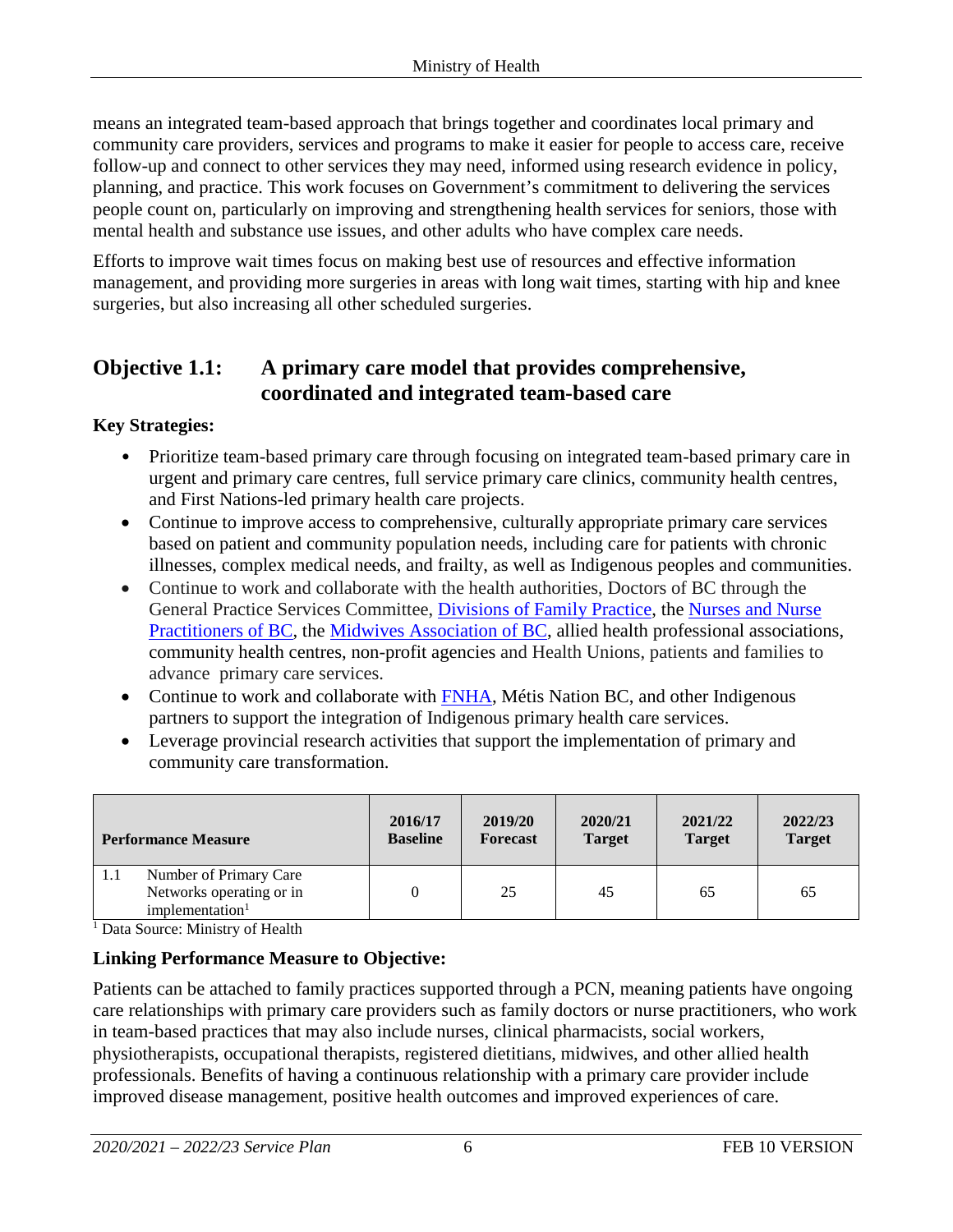# **Objective 1.2: Improved health outcomes and reduced hospitalizations for seniors through effective community services**

# **Key Strategies:**

- Improve and strengthen long-term care services to ensure seniors receive dignified and quality care.
- Continue to promote community-based models of care and digital solutions to ensure continuity of care and integration of services to support adults with complex issues, including seniors, to stay at home longer.
- Continue to focus on improving integrated team and community-based care for seniors with complex medical conditions and/or frailty by implementing specialized services. These services will integrate and coordinate all services for this patient population including home support, community-based professional services, community caregiver supports, palliative care, and assisted living.
- Build engagement with seniors centres, community centres, Indigenous partners, cultural organizations and multi-service non-profit societies in providing health and wellness, cultural, educational and other services to support seniors in community.
- Continue work to improve accessibility, responsiveness, and quality of community-based palliative care, and continue to provide end-of-life care services including hospice and homebased palliative care to support those at the end of life with greater choice and access.
- Continue to improve access to home and community care and focus on increased service levels to better address the needs of seniors.
- Improve range of supports to people in long-term care homes to ensure they receive dignified and quality care with a focus on achieving an average of 3.36 direct care hours per resident day across each health authority by the end of 2020/21 and working with care providers to embed person-centred respect and compassion in all service delivery.

| <b>Performance Measure</b>                                                                          | 2016/17         | 2019/20         | 2020/21       | 2021/22       | 2022/23       |
|-----------------------------------------------------------------------------------------------------|-----------------|-----------------|---------------|---------------|---------------|
|                                                                                                     | <b>Baseline</b> | <b>Forecast</b> | <b>Target</b> | <b>Target</b> | <b>Target</b> |
| Average direct care hours per<br>1.2a<br>resident day across all health<br>authorities <sup>1</sup> | 3.11            | 3.28            | 3.36          | 3.36          | 3.36          |

<sup>1</sup> Data Source: Ministry of Health

# **Linking Performance Measure to Objective:**

This new performance measure identifies the direct care hours per residential day in long-term care facilities and reflects government's commitments and efforts to improve and strengthen the quality of service and provide the best day-to-day assistance to seniors living in long-term care facilities. The British Columbia government is investing \$548 million to improve care for seniors, including investments in primary care, home and community care, long-term care and assisted living.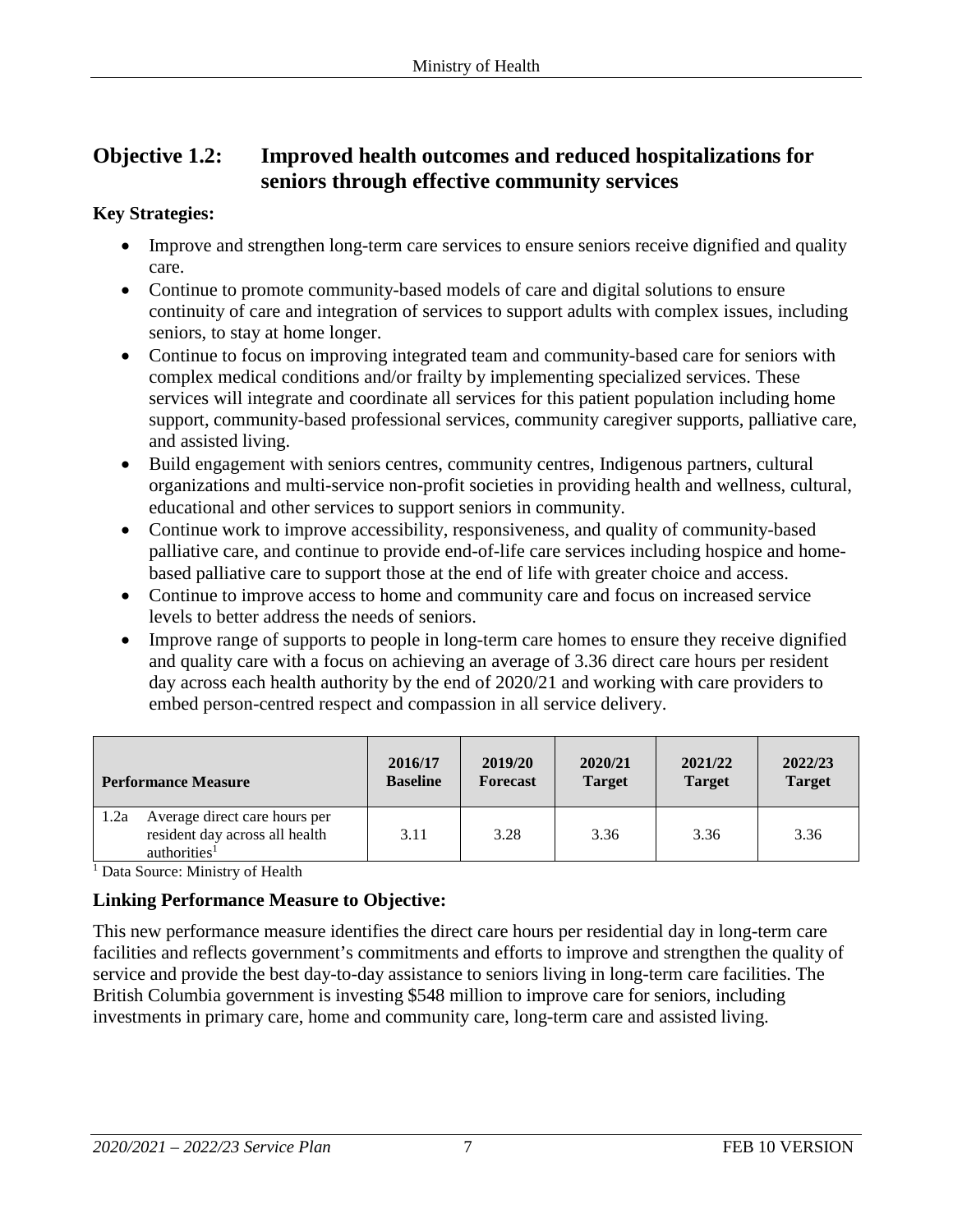| <b>Performance Measure</b>                                                                            | 2017/18<br><b>Baseline</b> | 2019/20<br><b>Forecast</b> | 2020/21<br><b>Target</b> | 2021/22<br><b>Target</b> | 2022/23<br><b>Target</b> |
|-------------------------------------------------------------------------------------------------------|----------------------------|----------------------------|--------------------------|--------------------------|--------------------------|
| 1.2 <sub>b</sub><br>Potentially inappropriate use of<br>antipsychotics in long-term care <sup>1</sup> | 25.3%                      | 25%                        | 21%                      | 19%                      | 18%                      |

<sup>1</sup> Data Source: Canadian Institute for Health Information

#### **Linking Performance Measure to Objective:**

This performance measure identifies the percentage of long-term care residents who are taking antipsychotic drugs without a diagnosis of psychosis. Antipsychotic drugs are sometimes used to manage behaviours associated with dementia. Use of these drugs without a diagnosis of psychosis may compromise safety and quality of care. Future year targets for this measure may be adjusted as initiatives and efforts to address this issue mature.

|      | <b>Performance Measure</b>                                                                                                    | 2016/17<br><b>Baseline</b> | 2019/20<br>Forecast <sup>2</sup> | 2020/21<br><b>Target</b> | 2021/22<br><b>Target</b> | 2022/23<br><b>Target</b> |
|------|-------------------------------------------------------------------------------------------------------------------------------|----------------------------|----------------------------------|--------------------------|--------------------------|--------------------------|
| 1.2c | Number of people with a chronic<br>disease admitted to hospital per<br>100,000 people aged 75 years and<br>older <sup>1</sup> | 3,360                      | 3,050                            | 2.955                    | 2.910                    | 2,865                    |

<sup>1</sup> Data Source: Discharge Abstract Data

2 2019/20 forecast is developed on new population data P.E.O.P.L.E 2019)

# **Linking Performance Measure to Objective:**

This performance measure tracks the number of people 75 years of age and older with select chronic disease such as asthma, chronic obstructive pulmonary disease, heart disease and diabetes, who are admitted to hospital. Lower admission rates indicate that these patients are receiving appropriate care in the community to allow them to stay home longer and be healthier. Proactive disease management and community-based services can help seniors maintain functioning and reduce complications that could require higher-level medical care, such as emergency department visits and hospitalizations.

# **Objective 1.3: Improved health outcomes and reduced hospitalizations for those with mental health and substance use issues through effective community services**

# **Key Strategies:**

- Specialized services for patients needing mental health and/or substance use care will integrate and coordinate all services for this patient population including community-based professional services and supports, community care giver supports, and longer-term residential treatment services.
- Health authorities will improve access and care coordination across specialized services through interdisciplinary team-based care to better meet the needs of patients and their families. These teams will ensure clinical and communication pathways are functional between specialized services and programs such as acute care, emergency departments and primary care.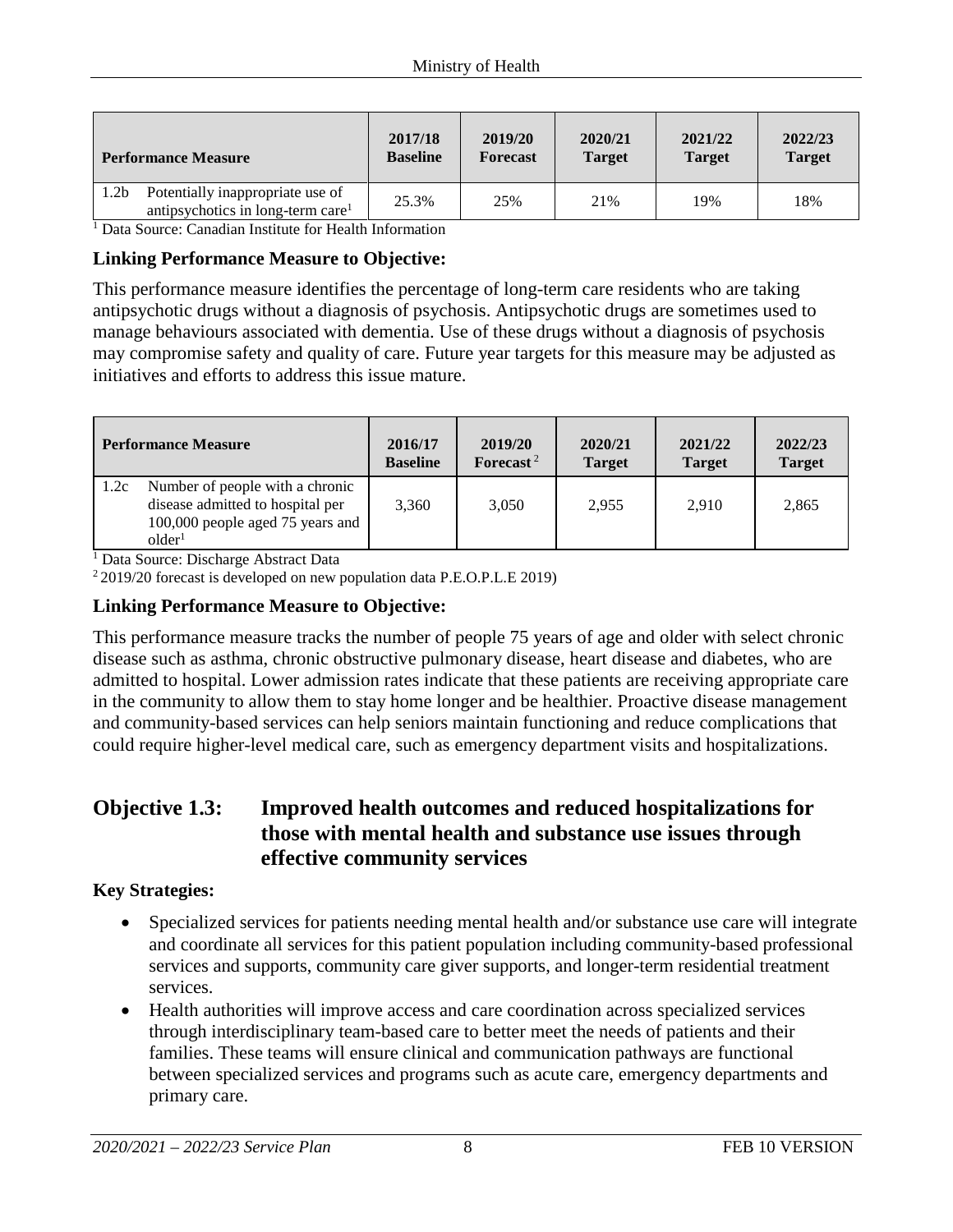- Continue to work with the Government of Canada, the First Nations Health Council, and the FNHA to establish and implement community-driven, Nation-based demonstration centres through a new approach to investment in mental health and wellness services for First Nations.
- Continue to focus on public health initiatives to prevent mental health and substance use issues, and improve public health and community supports for those experiencing mental health and substance use challenges.
- Continue to support the [Ministry of Mental Health and Addictions](https://www2.gov.bc.ca/gov/content/governments/organizational-structure/ministries-organizations/ministries/mental-health-addictions) with implementation of the mental health and addictions strategy, to include a focus on improving access and quality, early prevention, including early childhood social and emotional development, and child and youth mental health services.
- Work in partnership with the [Ministry of Mental Health and Addictions](https://www2.gov.bc.ca/gov/content/governments/organizational-structure/ministries-organizations/ministries/mental-health-addictions) to support the continuing response to the opioid overdose public health emergency.

|     | <b>Performance Measure</b>                                                                                 | 2016/17<br><b>Baseline</b> | 2019/20<br><b>Forecast</b> | 2020/21<br><b>Target</b> | 2021/22<br><b>Target</b> | 2022/23<br><b>Target</b> |
|-----|------------------------------------------------------------------------------------------------------------|----------------------------|----------------------------|--------------------------|--------------------------|--------------------------|
| 1.3 | Percent of people admitted for<br>mental illness and substance use<br>who are readmitted within 30<br>days | 14.7%                      | 14.3%                      | 14.1%                    | 14.0%                    | 13.9%                    |

<sup>1</sup> Data Source: Discharge Abstract Database

# **Linking Performance Measure to Objective:**

Specialized services help improve access to a range of services and supports in the community for persons with mental health and/or substance use issues. These efforts, along with effective discharge planning, can help reduce re-hospitalizations for this patient group.

# **Objective 1.4: Timely access to appropriate surgical procedures**

# **Key Strategies:**

- Support health authorities and other key stakeholders to improve patient and family experience through the continued development of the provincial [B.C. Surgical and Diagnostic Imaging](https://news.gov.bc.ca/releases/2018PREM0010-000460)  [Strategy](https://news.gov.bc.ca/releases/2018PREM0010-000460) aimed at addressing backlogs, improving coordination, performing additional surgeries, making system and process improvements that optimize capacity, and supporting surgical health care providers.
- Work with partners to ensure appropriately scaled education and training programs, effective recruitment and retention, and efficient team-based service models are in place to support the health human resources needs of the provincial [B.C. Surgical and Diagnostic Imaging](https://news.gov.bc.ca/releases/2018PREM0010-000460)  [Strategy.](https://news.gov.bc.ca/releases/2018PREM0010-000460)
- Manage wait lists optimally, consistently and proactively, including increased adoption of single-entry models.
- Produce standardized, accurate and comparable wait list and wait time information and analysis.
- Continue to explore the use of innovative approaches to reduce surgical wait times, such as the Surgical Services Program for hip and knee replacement.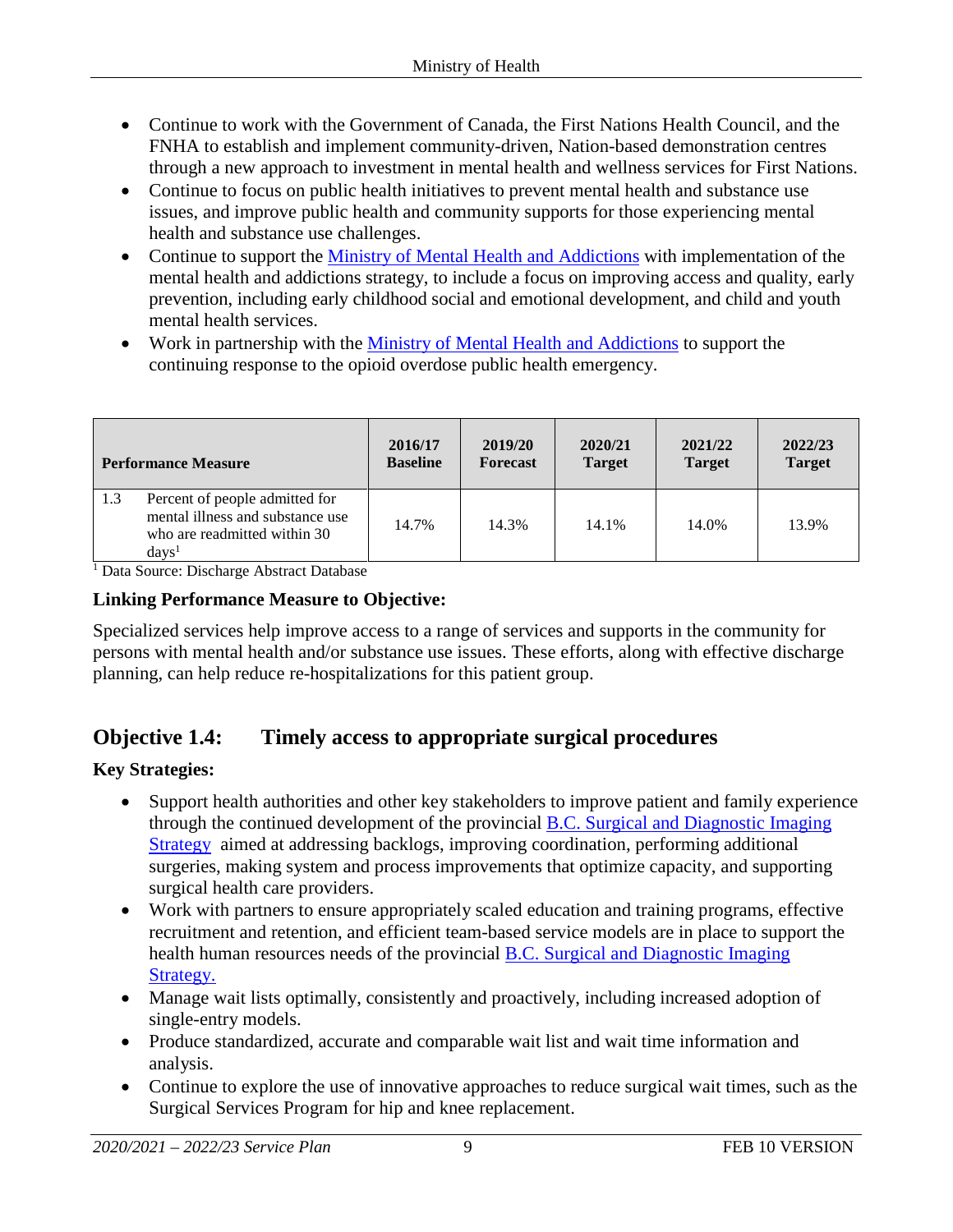| <b>Performance Measure</b> |                                                                | 2016/17         | 2019/20         | 2020/21       | 2021/22       | 2022/23       |
|----------------------------|----------------------------------------------------------------|-----------------|-----------------|---------------|---------------|---------------|
|                            |                                                                | <b>Baseline</b> | <b>Forecast</b> | <b>Target</b> | <b>Target</b> | <b>Target</b> |
| 1.4                        | Surgeries in targeted priority<br>areas completed <sup>1</sup> | 20.541          | 26,800          | 27,300        | 27,600        | 27,900        |

<sup>1</sup> Data Source: Surgical Patient Registry (Site ID 200)

The 2019/20 Service Plan incorrectly stated a forecast for 2018/19 as 27,160 and the 2019/20 target as 27,660, due to a miscalculation when the Provincial Health Services Authority targets were added to this measure. The 2019/20 target was correctly provided to health authorities at 26,996 surgeries in priority areas. This has been corrected in this year's plan and targets for the subsequent years for this measure have been adjusted to reflect this.

#### **Linking Performance Measure to Objective:**

The completion of additional surgeries in the areas of hip, knee and dental reflects efforts to allocate surgical resources in specific areas to focus on patients waiting for those procedures. These efforts show progress to "catch up" and "keep up" volumes in priority areas, which is obtained through funding, service coordination, and process improvements that enhance capacity in the system. These priority areas will change over time.

# **Goal 2: Support the health and well-being of British Columbians through the delivery of high-quality health services**

This goal focuses on Government's commitment to delivering the services people count on by continuing to improve and strengthen a range of important health services to achieve better outcomes. Additionally, this Goal addresses implementation of the *[United Nations Declaration on the Rights of](https://www.un.org/esa/socdev/unpfii/documents/DRIPS_en.pdf)  [Indigenous Peoples](https://www.un.org/esa/socdev/unpfii/documents/DRIPS_en.pdf)*, and the *[Truth and Reconciliation Commission of Canada: Calls to Action](https://www2.gov.bc.ca/assets/gov/british-columbians-our-governments/indigenous-people/aboriginal-peoples-documents/calls_to_action_english2.pdf)* that are central to the delivery of high-quality, culturally safe health services across the province.

# **Objective 2.1: Effective population health, health promotion, and illness and injury prevention services**

#### **Key Strategies:**

- Work with health authorities, physicians, nurses, midwives, allied health professionals, and other partners to improve the health of British Columbians through continued implementation and refresh of *[Promote, Protect, Prevent, Our Health Begins Here. BC's Guiding Framework](http://www.health.gov.bc.ca/library/publications/year/2017/BC-guiding-framework-for-public-health-2017-update.pdf)  [for Public Health.](http://www.health.gov.bc.ca/library/publications/year/2017/BC-guiding-framework-for-public-health-2017-update.pdf)*
- Work with health authorities, physicians and other partners to ensure long-term health promotion, and illness and injury prevention services, including screening as identified in the Lifetime Prevention Schedule, are delivered at a Local Health Area level.
- Continue to support true and lasting reconciliation with Indigenous peoples by fully adopting and implementing the *[United Nations Declaration on the Rights of Indigenous Peoples](http://www.un.org/esa/socdev/unpfii/documents/DRIPS_en.pdf)*, the *[Truth and Reconciliation Commission of Canada: Calls to Action](https://www2.gov.bc.ca/assets/gov/british-columbians-our-governments/indigenous-people/aboriginal-peoples-documents/calls_to_action_english2.pdf)* and the *[Métis Nation](https://www2.gov.bc.ca/gov/content/governments/indigenous-people/new-relationship/m-tis-nation-relationship-accord)  [Relationship Accord II](https://www2.gov.bc.ca/gov/content/governments/indigenous-people/new-relationship/m-tis-nation-relationship-accord)*.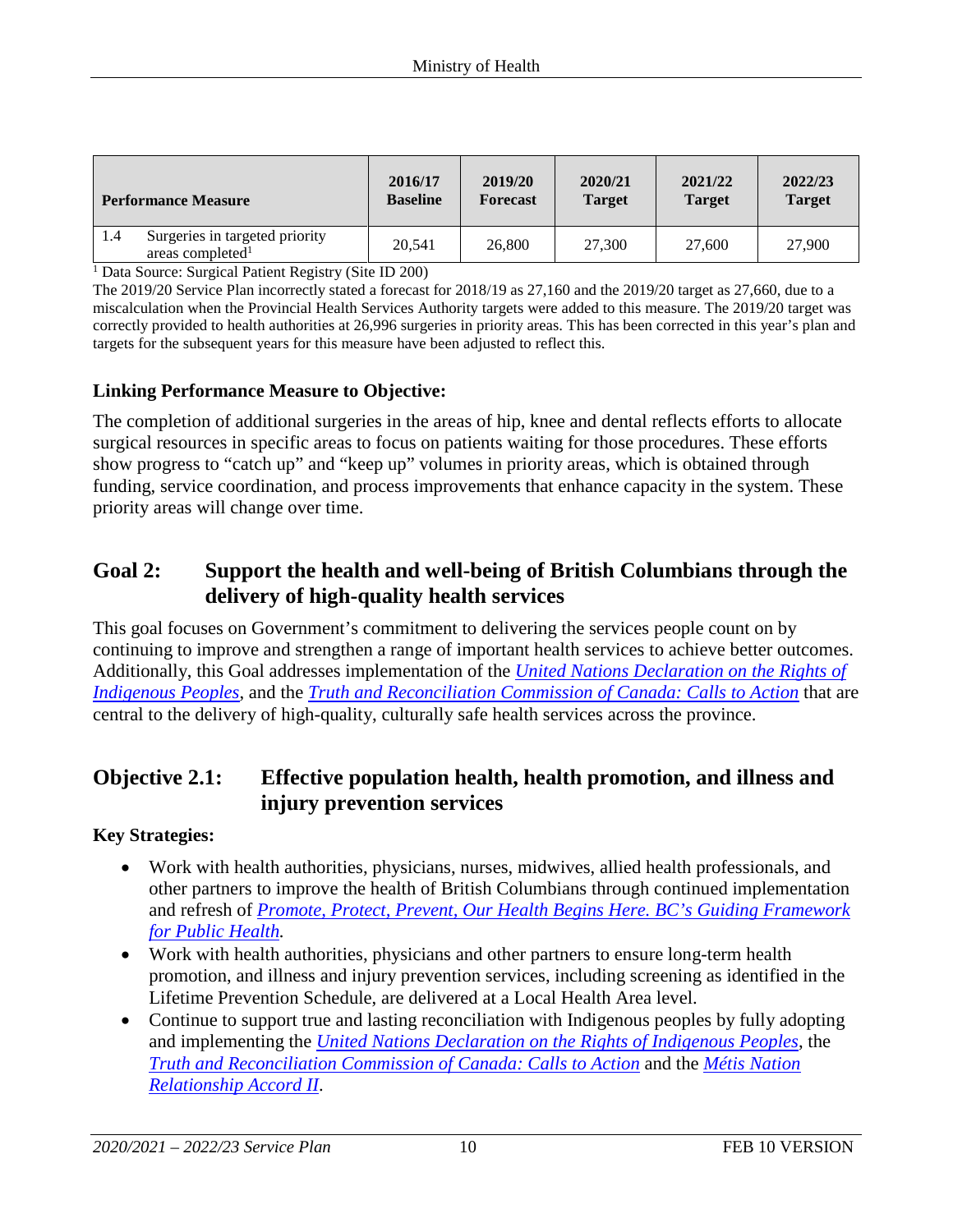• Work with partner ministries, health authorities, BC Centre for Disease Control and FNHA, to address health protection including the provision of safe drinking water, and government commitments for climate change adaptation and preparedness to protect public health.

| <b>Performance Measure</b>                                                                   | 2017/18         | 2019/20         | 2020/21       | 2021/22       | 2022/23       |
|----------------------------------------------------------------------------------------------|-----------------|-----------------|---------------|---------------|---------------|
|                                                                                              | <b>Baseline</b> | <b>Forecast</b> | <b>Target</b> | <b>Target</b> | <b>Target</b> |
| Percent of communities that have<br>completed healthy living strategic<br>plans <sup>1</sup> | 62%             | 68%             | 70%           | 72%           | 74%           |

<sup>1</sup> Data Source: Health Authority annual community survey

#### **Linking Performance Measure to Objective:**

This performance measure focuses on the proportion of the 162 communities in B.C. with healthy living strategic plans, developed in partnership with the Ministry and health authorities. Health authorities partner with communities to take collaborative action and develop healthy public policy that addresses the determinants of health and chronic disease risk factors at the community level. These actions and policies promote healthy, active lifestyles, healthy built and natural environments, and social connectedness. Healthy living strategic plans are the product of these collaborative relationships between health authorities, local governments, First Nations communities, and key stakeholders.

# **Objective 2.2: Continued improvement of hospital and diagnostic services**

# **Key Strategies:**

- Work in partnership with [B.C. Emergency Health Services](http://www.bcehs.ca/) to continue to improve paramedic services, including access to services in First Nations communities.
- Continue to improve the delivery of hospital-based services through health authority targeted program and service delivery improvement initiatives.
- Continue to provide high quality, culturally safe hospital services that meet the needs of the population.
- Continue to invest in the province's PharmaCare program.

|     | <b>Performance Measure</b>                                                                                         | 2017/18<br><b>Baseline</b> | 2019/20<br><b>Forecast</b> | 2020/21<br><b>Target</b> | 2021/22<br><b>Target</b> | 2022/23<br><b>Target</b> |
|-----|--------------------------------------------------------------------------------------------------------------------|----------------------------|----------------------------|--------------------------|--------------------------|--------------------------|
| 2.2 | Rate of new C. difficile cases<br>associated with a reporting<br>facility per $10,000$ inpatient days <sup>1</sup> | 3.8                        | 3.6                        | 3.1                      | 3.0                      | 2.9                      |

<sup>1</sup> Data Source: Provincial Infection Control Network of British Columbian (PICNet)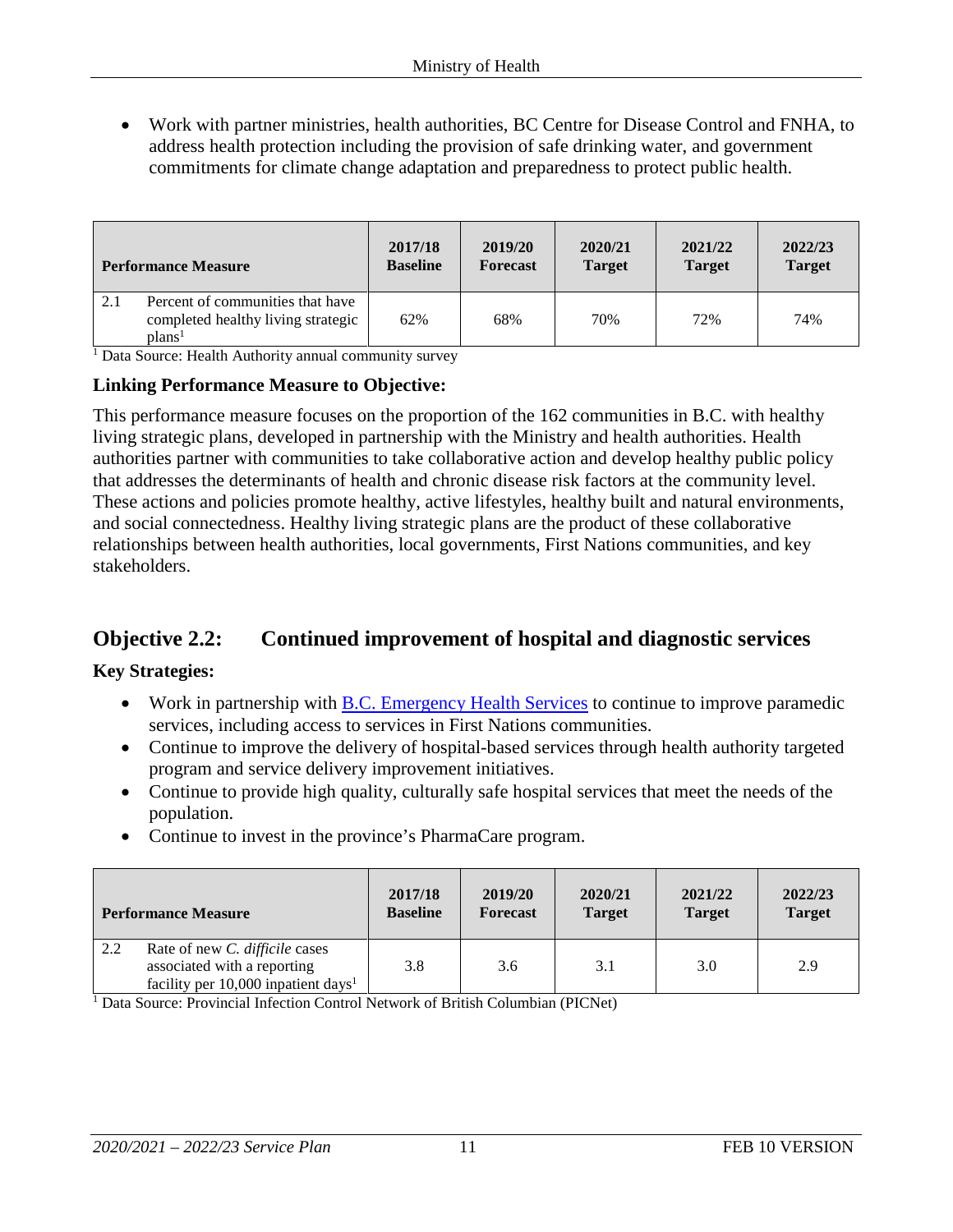# **Linking Performance Measure to Objective:**

*Clostridium difficile (C. difficile)* is a bacterium that can pose a health risk for people who are taking antibiotics or who have weakened immune systems. Actively monitoring *C. difficile* infections in acute care facilities, and developing evidence-based infection prevention and control guidelines, helps reduce such infections and therefore improves the quality of care and patient safety, protecting both patients and healthcare providers. In the future adjustments to the out-year targets may be necessary based on regular monitoring of performance in this area.

# **Goal 3: Deliver an innovative and sustainable public health care system**

This goal focuses on Government's commitment to available and sustainable services through the effective use of human resources, digital and information technology, efficient budgets, and meaningful and productive interjurisdictional partnerships to improve organizational capacity and performance that enables service delivery across the health system.

# **Objective 3.1: Effective health sector resources and approaches to funding**

# **Key Strategies:**

- Support an engaged, skilled, well-led and healthy workforce in a safe, stable and respectful work environment that provides patient-centred, team-based, culturally safe and appropriate care through integrated provincial-level health human resource planning, clinical leadership, recruitment, career development, and management. Ensure that Indigenous priorities are incorporated in provincial health workforce planning.
- Continue to modernize the health system using digital services, information management and technology while ensuring effective coordination and management of budgets, timelines and outcomes.
- Continue to improve productivity and quality of health services by fostering a culture of innovation that values and implements new ideas through health authority targeted program and service delivery improvement initiatives.
- Work with the health authorities to undertake research initiatives that support improved clinical care, service delivery, novel treatments, and continuous quality improvement.

|     | <b>Performance Measure</b>                                                                                 | 2016<br><b>Baseline</b> | 2019<br><b>Forecast</b> | 2020<br><b>Target</b> | 2021<br><b>Target</b> | 2022<br><b>Target</b> |
|-----|------------------------------------------------------------------------------------------------------------|-------------------------|-------------------------|-----------------------|-----------------------|-----------------------|
| 3.1 | Nursing and allied health<br>professionals overtime hours as a<br>percent of productive hours <sup>1</sup> | 3.8%                    | 4.5%                    | 3.8%                  | 3.8%                  | 3.8%                  |

<sup>1</sup> Data Source: Health Sector Compensation Information System

#### **Linking Performance Measure to Objective:**

Overtime is a key indicator of the overall health of a workplace. Out-year targets for this measure maintain overtime rates against expected growth in demand. By addressing underlying causes of overtime, efficiencies can be gained that help promote both patient and caregiver safety while also reducing unnecessary costs to the health system. Out-year targets may be adjusted in the future to better reflect progress on this measure.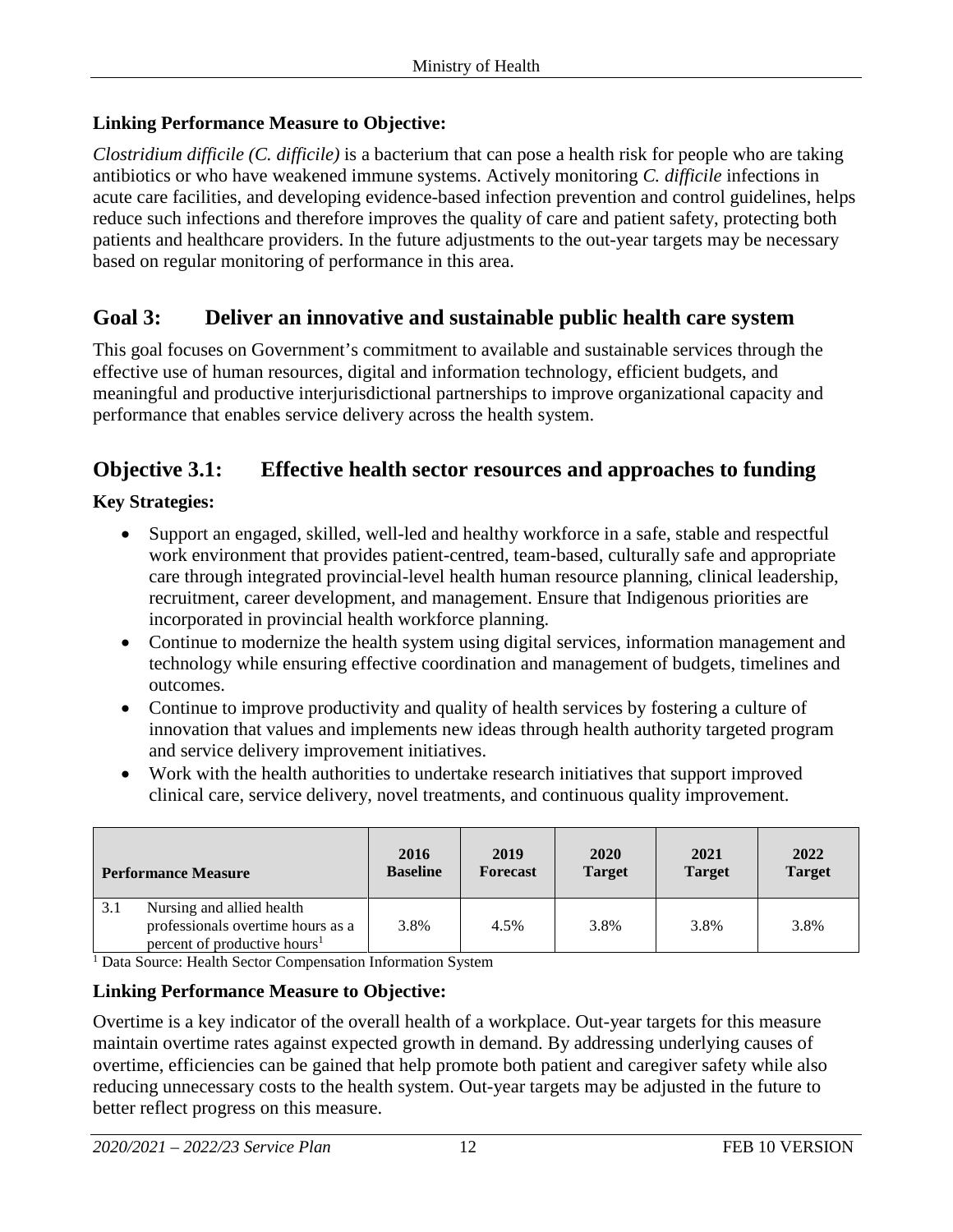<span id="page-12-0"></span>

| <b>Core Business Area</b>                               | 2019/20<br><b>Restated</b><br>Budget <sup>1</sup>                 | 2020/21<br><b>Estimate</b> | 2021/22<br>Plan | 2022/23<br>Plan |  |  |  |  |  |
|---------------------------------------------------------|-------------------------------------------------------------------|----------------------------|-----------------|-----------------|--|--|--|--|--|
| <b>Operating Expenses (\$000)</b>                       |                                                                   |                            |                 |                 |  |  |  |  |  |
| <b>Health Programs</b>                                  |                                                                   |                            |                 |                 |  |  |  |  |  |
| <b>Regional Services</b>                                | 14,215,526                                                        | 15,232,619                 | 15,915,960      | 16,386,989      |  |  |  |  |  |
| Medical Services Plan                                   | 4,969,810                                                         | 5,242,763                  | 5,462,727       | 5,692,825       |  |  |  |  |  |
| Pharmacare                                              | 1,349,592                                                         | 1,411,098                  | 1,445,454       | 1,489,147       |  |  |  |  |  |
| <b>Health Benefits Operations</b>                       | 47,147                                                            | 48,147                     | 49,158          | 49,158          |  |  |  |  |  |
| <b>Recoveries from Health Special</b><br><b>Account</b> | (147, 250)                                                        | (147,250)                  | (147, 250)      | (147, 250)      |  |  |  |  |  |
| <b>Executive and Support Services</b>                   | 263,484                                                           | 255,008                    | 256,637         | 256,637         |  |  |  |  |  |
| <b>Health Special Account</b>                           | 147,250                                                           | 147,250                    | 147,250         | 147,250         |  |  |  |  |  |
| <b>Total</b>                                            | 20,845,559                                                        | 22,189,635                 | 23,129,936      | 23,874,756      |  |  |  |  |  |
|                                                         | Ministry Capital Expenditures (Consolidated Revenue Fund) (\$000) |                            |                 |                 |  |  |  |  |  |
| <b>Executive and Support Services</b>                   | 1,051                                                             | 579                        | 30              | 30              |  |  |  |  |  |
| <b>Total Capital Expenditures</b>                       | 1,051                                                             | 579                        | 30              | 30              |  |  |  |  |  |
| <b>Capital Grants (\$000)</b>                           |                                                                   |                            |                 |                 |  |  |  |  |  |
| <b>Health Facilities</b>                                | 654,442                                                           | 1,007,505                  | 1,032,282       | 1,842,008       |  |  |  |  |  |
| <b>Total Capital Grants</b>                             | 654,442                                                           | 1,007,505                  | 1,032,282       | 1,842,008       |  |  |  |  |  |

<sup>1</sup> For comparative purposes, amounts shown for 2019/20 have been restated to be consistent with the presentation of the 2020/21 Estimates.

\* Further information on program funding and vote recoveries is available in th[e Estimates and Supplement to the](http://www.bcbudget.gov.bc.ca/)  [Estimates.](http://www.bcbudget.gov.bc.ca/)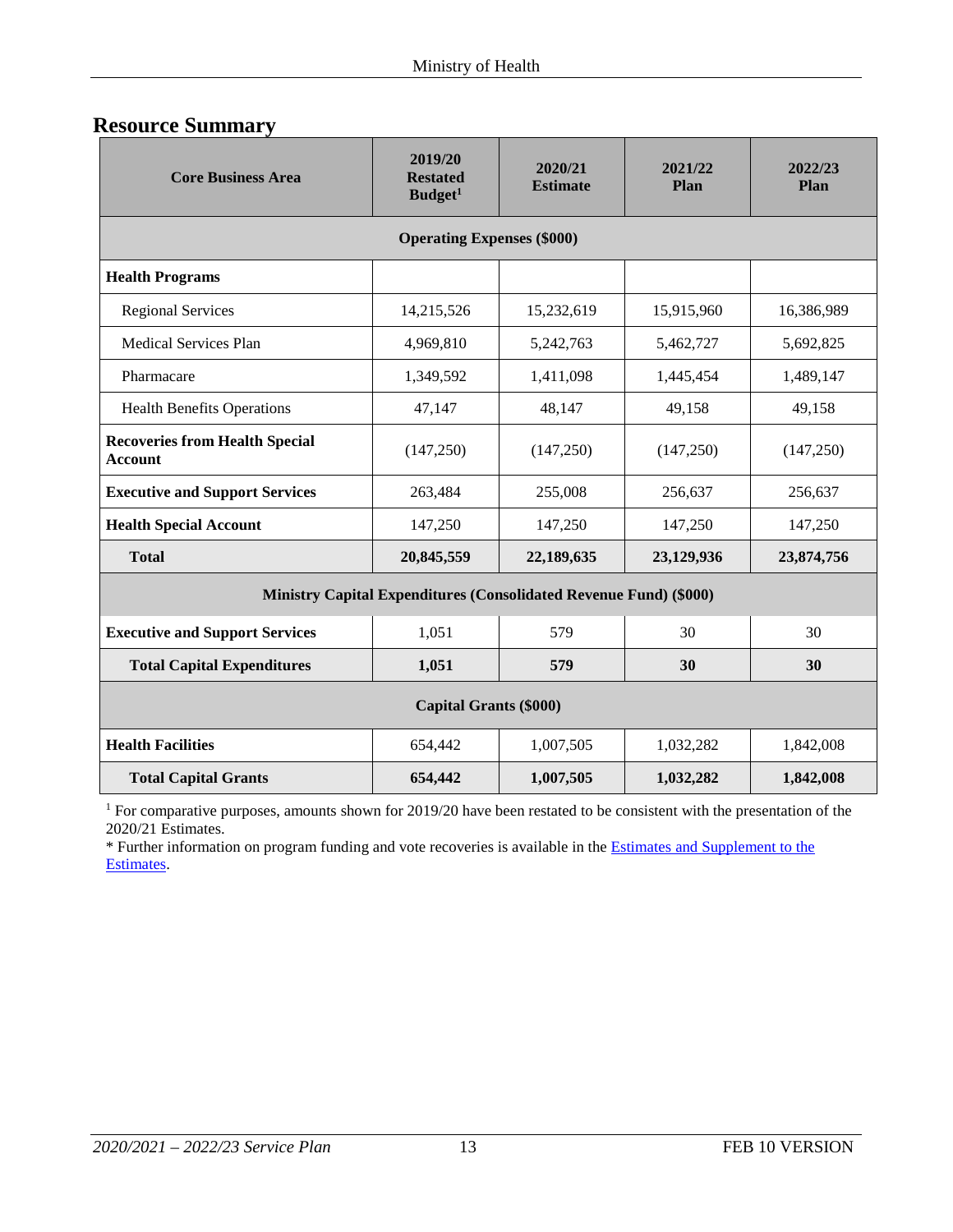# <span id="page-13-0"></span>**Health Authorities Sector Resource Summary**

As required under the *Budget Transparency and Accountability Act*, British Columbia's health authorities are included in the government reporting entity. The health authorities have been primary service delivery organizations for the public health sector for several years and many of the performance measures and targets included in the Ministry's *2020/21 – 2022/23 Service Plan* are related to services delivered by the health authorities. The majority of the health authorities' revenue and a substantial portion of the funding for capital acquisitions are provided by the Province in the form of grants from Ministry budgets.

|                                                    | 2019/20                                  | 2020/21         | 2021/22     | 2022/23     |
|----------------------------------------------------|------------------------------------------|-----------------|-------------|-------------|
| <b>Description</b>                                 | <b>Forecast</b>                          | <b>Estimate</b> | <b>Plan</b> | <b>Plan</b> |
| <b>Health Authorities and Hospital Societies -</b> |                                          |                 |             |             |
|                                                    | <b>Combined Income Statement (\$000)</b> |                 |             |             |
| <b>Total Revenue</b> <sup>1</sup>                  | 16,809,000                               | 17,425,000      | 18,077,000  | 18,446,000  |
| Total Expense <sup>2</sup>                         | 16,809,000                               | 17,425,000      | 18,077,000  | 18,446,000  |
| Net Results <sup>3</sup>                           |                                          |                 | 0           |             |

<sup>1</sup> Revenue: Includes Provincial revenue from the Ministry of Health, plus revenues from the federal government, co-payments (which are client contributions for accommodation in care facilities), fees and licenses and other revenues.

<sup>2</sup> Expenses: Provides for a range of health care services, including primary care and public health programs, acute care and tertiary services, mental health services, home care and home support, assisted living and residential care. <sup>3</sup> The 2019/20 forecast is based on third-quarter approved information provided by the health authorities and hospital societies. The 2019/20 Forecast, 2020/21 Estimate, 2021/22 and 2022/23 Plan are adjusted for inter-entity transactions between these agencies.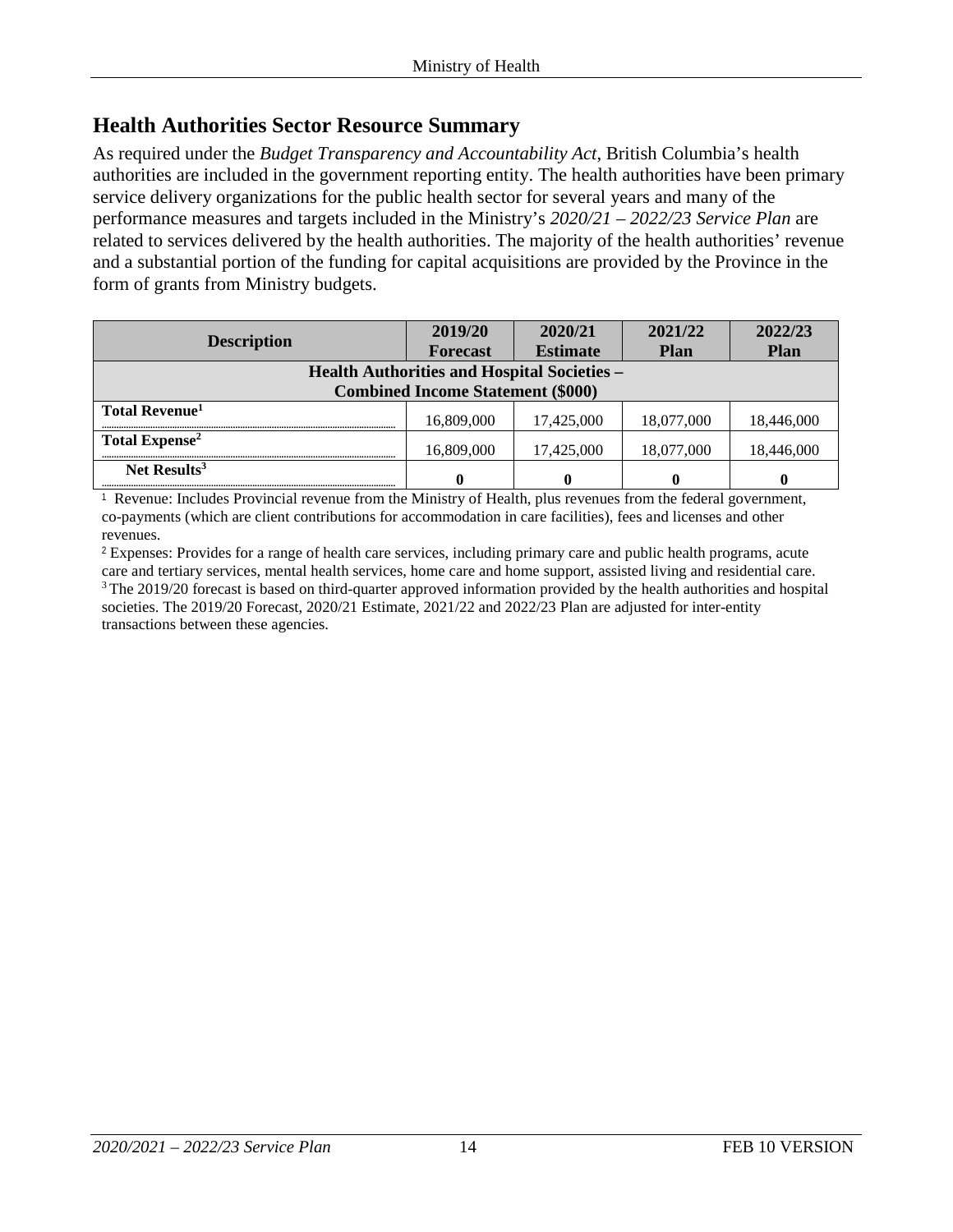# <span id="page-14-0"></span>**Major Capital Projects**

| <b>Major Capital Projects (over \$50 million)</b> | <b>Targeted</b><br><b>Completion</b><br>Date<br>(Year) | <b>Project Cost</b><br>to Dec 31,<br>2019<br>$$$ millions) | <b>Estimated Cost</b><br>to Complete<br>(\$ millions) | Approved<br>Anticipated<br><b>Total Capital</b><br><b>Cost of Project</b><br>(\$ millions) |
|---------------------------------------------------|--------------------------------------------------------|------------------------------------------------------------|-------------------------------------------------------|--------------------------------------------------------------------------------------------|
| #1 Queen Charlotte/Haida Gwaii Hospital           | 2016                                                   | 48                                                         |                                                       | 49                                                                                         |

Construction on the new Haida Gwaii Hospital and Health Centre – Xaayda Gwaay Ngaaysdll Naay (Queen Charlotte Hospital) completed in September 2016 and patients moved in November 16, 2016. The existing hospital was demolished to make way for parking. The new hospital replaces an aging facility and consolidates health services into one location. The facility consists of 16 beds, including 8 residential care beds plus a labour, delivery, recovery suite in a 2-storey, 5,000 square metre Leadership in Energy and Environmental Design (LEED) Gold facility. The new hospital will provide adequate space to enable client-focused care delivery, as well as specialized care services such as low-risk maternity, obstetrics, and cancer care. The capital cost of the project is \$49 million and is cost shared with the North West Regional Hospital District.

For more information, please see the website at: [http://www.llbc.leg.bc.ca/public/pubdocs/bcdocs2012\\_2/522448/qch-replacement-project-capital-plan.pdf](http://www.llbc.leg.bc.ca/public/pubdocs/bcdocs2012_2/522448/qch-replacement-project-capital-plan.pdf)

| #2 Surrey Emergency/Critical Care Tower |  |  |  |  |
|-----------------------------------------|--|--|--|--|
|-----------------------------------------|--|--|--|--|

The new emergency department is five times larger and includes specialized units for mental health, geriatric care, a separate children's emergency area, an enhanced minor treatment unit and an improved area for acute patients. The Critical Care Tower includes a perinatal centre with 48 neonatal intensive care unit beds. The maternity department was also expanded, and 13 new obstetric beds were added. The project also included additional inpatient beds thereby increasing the inpatient bed capacity at Surrey Memorial Hospital by 30 percent.

The capital cost of the project is \$482 million. The new emergency department opened for service in 2013 and the tower opened in 2014. The connector link and final renovation work completed in March 2019.

For more information, please see the website at: [http://www.llbc.leg.bc.ca/public/PubDocs/bcdocs/456304/Capital\\_project\\_plan.pdf](http://www.llbc.leg.bc.ca/public/PubDocs/bcdocs/456304/Capital_project_plan.pdf)

| #3 Royal Inland Hospital Patient Care Tower |  |  |  |  |
|---------------------------------------------|--|--|--|--|
|---------------------------------------------|--|--|--|--|

A new 107-bed patient care tower at Royal Inland Hospital in Kamloops will improve patient experience and outcomes by significantly increasing the number of single-patient rooms, providing new and larger operating rooms and expanding the existing emergency department. Construction of the new patient care tower started in fall 2018 and it is scheduled to be open to patients in July 2022. Internal renovations to the emergency department, pediatric unit and morgue are scheduled to begin in 2022 and complete in 2024.

For more information, please see the website at:

[http://www.llbc.leg.bc.ca/public/pubdocs/bcdocs2018\\_2/686370/capital-project-plan-royal-inland-hospital.pdf](http://www.llbc.leg.bc.ca/public/pubdocs/bcdocs2018_2/686370/capital-project-plan-royal-inland-hospital.pdf) 

| #4 Vancouver General Hospital – Jim Pattison   | 2021 | 88 | 102 |
|------------------------------------------------|------|----|-----|
| <b>Pavilion Operating Room Renewal Phase 1</b> |      |    |     |

The Vancouver General Hospital Operating Room project will modernize the operating rooms to create appropriatelysized operating rooms leading to better services and outcomes for patients. This phase of the Vancouver General Hospital Operating Room renewal project includes construction of 16 new operating rooms and a 40-bed perioperative care unit. The \$102 million project will enable Vancouver General Hospital to increase the number of surgeries performed and to reduce the cancellation rate for scheduled cases. OR construction started in 2019 and is planned to complete in 2021.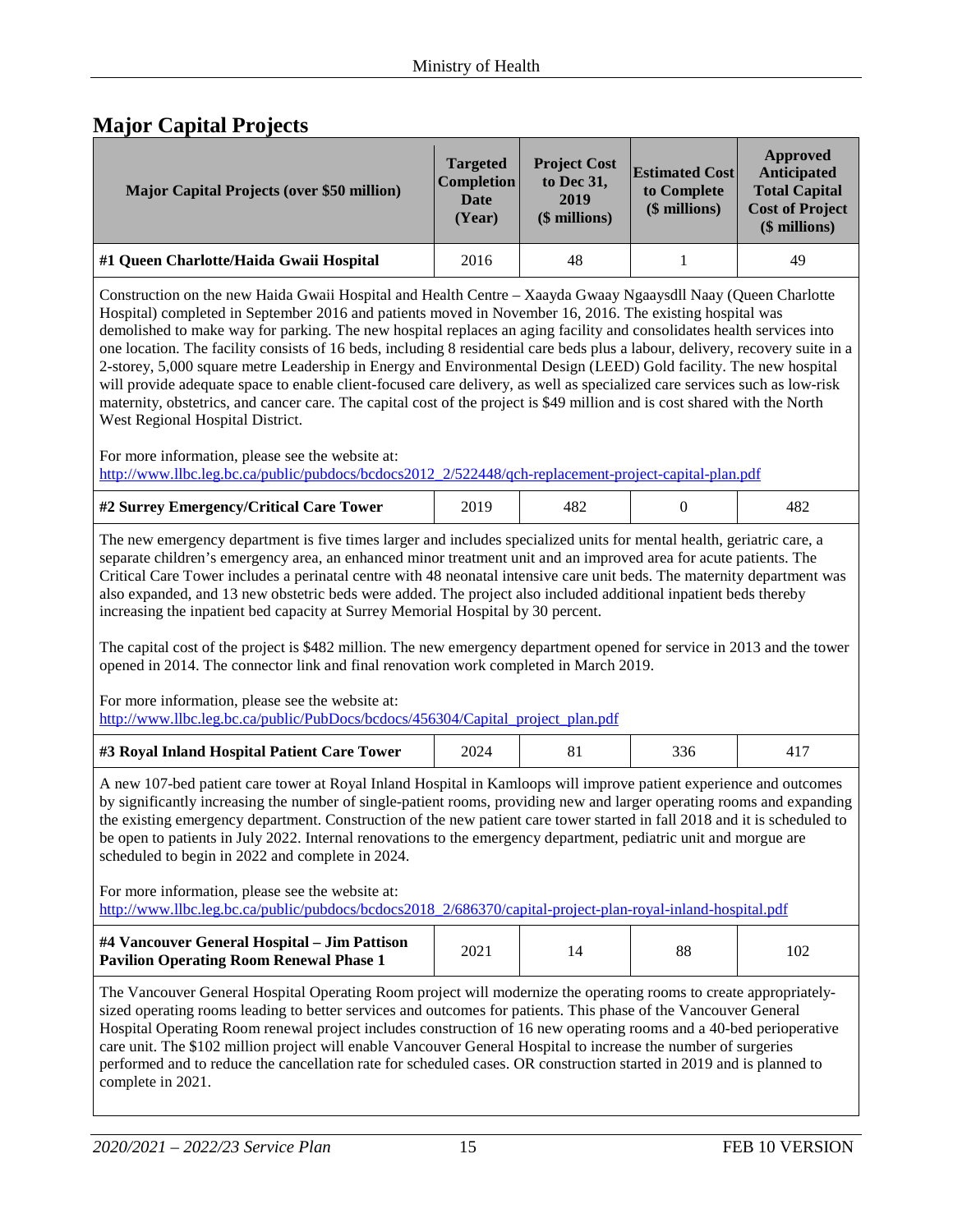| <b>Major Capital Projects (over \$50 million)</b>                                                                                                                                                                                                                                                                                                                                                                                                                                                                                                                                                                                                                                                                                                                                                                                                                                                                                                                                                                                                                                                                                                                                                                                                                 | <b>Targeted</b><br>Completion<br><b>Date</b><br>(Year) | <b>Project Cost</b><br>to Dec 31,<br>2019<br>(\$ millions) | <b>Estimated Cost</b><br>to Complete<br>(\$ millions) | <b>Approved</b><br>Anticipated<br><b>Total Capital</b><br><b>Cost of Project</b><br>(\$ millions) |  |
|-------------------------------------------------------------------------------------------------------------------------------------------------------------------------------------------------------------------------------------------------------------------------------------------------------------------------------------------------------------------------------------------------------------------------------------------------------------------------------------------------------------------------------------------------------------------------------------------------------------------------------------------------------------------------------------------------------------------------------------------------------------------------------------------------------------------------------------------------------------------------------------------------------------------------------------------------------------------------------------------------------------------------------------------------------------------------------------------------------------------------------------------------------------------------------------------------------------------------------------------------------------------|--------------------------------------------------------|------------------------------------------------------------|-------------------------------------------------------|---------------------------------------------------------------------------------------------------|--|
| For more information, please see the website at:<br>http://www.llbc.leg.bc.ca/public/pubdocs/bcdocs2017/669312/capital_project_plan_vgh_or_renewal_project_phase1.pd                                                                                                                                                                                                                                                                                                                                                                                                                                                                                                                                                                                                                                                                                                                                                                                                                                                                                                                                                                                                                                                                                              |                                                        |                                                            |                                                       |                                                                                                   |  |
| #5 North Island Hospitals                                                                                                                                                                                                                                                                                                                                                                                                                                                                                                                                                                                                                                                                                                                                                                                                                                                                                                                                                                                                                                                                                                                                                                                                                                         | 2017                                                   | 595                                                        | 4                                                     | 599                                                                                               |  |
| The North Island Hospitals Project includes a new 95-bed, 4-storey, 32,000 square metre LEED Gold facility and<br>parking structure in Campbell River and a new 153-bed, 5-storey, 40,000 square metre LEED Gold facility and parking<br>structure in the Comox Valley. Construction completed in spring 2017. Both sites opened to patients in early fall 2017<br>and demolition of the Campbell River and District General Hospital was completed in late 2018. The new hospitals will<br>enhance the quality of care for patients, increase capacity to meet the population's growing and changing needs, improve<br>access to services for all northern Vancouver Island communities, and increase safety for patients and staff. The project<br>will also increase acute care capacity with safe and efficient facilities, improve the ability of the Vancouver Island<br>Health Authority to recruit and retain physicians and other health care professionals, and increase the opportunity to<br>introduce new services to the communities. The capital cost of the project is estimated at \$599 million. The Comox-<br>Strathcona Regional Hospital District is contributing approximately \$235 million, with the balance provided by the<br>Province. |                                                        |                                                            |                                                       |                                                                                                   |  |
| For more information, please see the website at:<br>http://www.llbc.leg.bc.ca/public/pubdocs/bcdocs2012_2/522449/north-island-hospitals-project-capital-plan.pdf                                                                                                                                                                                                                                                                                                                                                                                                                                                                                                                                                                                                                                                                                                                                                                                                                                                                                                                                                                                                                                                                                                  |                                                        |                                                            |                                                       |                                                                                                   |  |
| #6 Interior Heart and Surgical Centre                                                                                                                                                                                                                                                                                                                                                                                                                                                                                                                                                                                                                                                                                                                                                                                                                                                                                                                                                                                                                                                                                                                                                                                                                             | 2018                                                   | 308                                                        | 73                                                    | 381                                                                                               |  |
| The Interior Heart and Surgical Centre (IHSC) project consists of a 4-storey, 14,000 square metre surgical facility, a 3-<br>storey 7,850 square metre clinical support building and renovations to three existing Kelowna General Hospital<br>facilities. The IHSC building opened in September 2015 and renovations to the final existing building, Strathcona,<br>completed in December 2018. The project will improve patient care, design program areas to enable a comprehensive<br>multi-disciplinary team approach, and improve health service delivery and patient flow at Kelowna General Hospital.                                                                                                                                                                                                                                                                                                                                                                                                                                                                                                                                                                                                                                                     |                                                        |                                                            |                                                       |                                                                                                   |  |
| The project will also feature capacity for 15 new operating rooms, a revascularization program including open heart<br>surgery, and updated and expanded support services. The capital cost of the project is estimated at \$381 million. The<br>Central Okanagan Regional Hospital District is contributing approximately \$85 million with the balance provided by the<br>Province.                                                                                                                                                                                                                                                                                                                                                                                                                                                                                                                                                                                                                                                                                                                                                                                                                                                                             |                                                        |                                                            |                                                       |                                                                                                   |  |
| For more information, please see the website at:<br>http://www.interiorhealth.ca/sites/BuildingPatientCare/IHSC/Pages/default.aspx                                                                                                                                                                                                                                                                                                                                                                                                                                                                                                                                                                                                                                                                                                                                                                                                                                                                                                                                                                                                                                                                                                                                |                                                        |                                                            |                                                       |                                                                                                   |  |
| #7 Vancouver General Hospital - Joseph and<br><b>Rosalie Segal Family Health Centre</b>                                                                                                                                                                                                                                                                                                                                                                                                                                                                                                                                                                                                                                                                                                                                                                                                                                                                                                                                                                                                                                                                                                                                                                           | 2017                                                   | 73                                                         | 1                                                     | 74                                                                                                |  |
| Construction on the 100-bed, 8-storey, and 12,250 square metre LEED Gold Joseph and Rosalie Segal Family Health<br>Centre completed in spring 2017 and patients moved in late August 2017. The centre will create seamless access to<br>acute secondary psychiatric services and community-based programs for patient populations in Vancouver and<br>consolidate services to allow for improved staff utilization, streamlined discharges and improved patient engagement.<br>The project will result in the development of an optimal purpose-built facility designed to reduce critical safety risks and<br>improve patient outcomes. The capital cost of the project is estimated at \$74 million. The Vancouver General Hospital<br>and University of British Columbia (UBC) Foundation contributed \$25 million to the cost of the project, including \$12<br>million from the Segal family.                                                                                                                                                                                                                                                                                                                                                                |                                                        |                                                            |                                                       |                                                                                                   |  |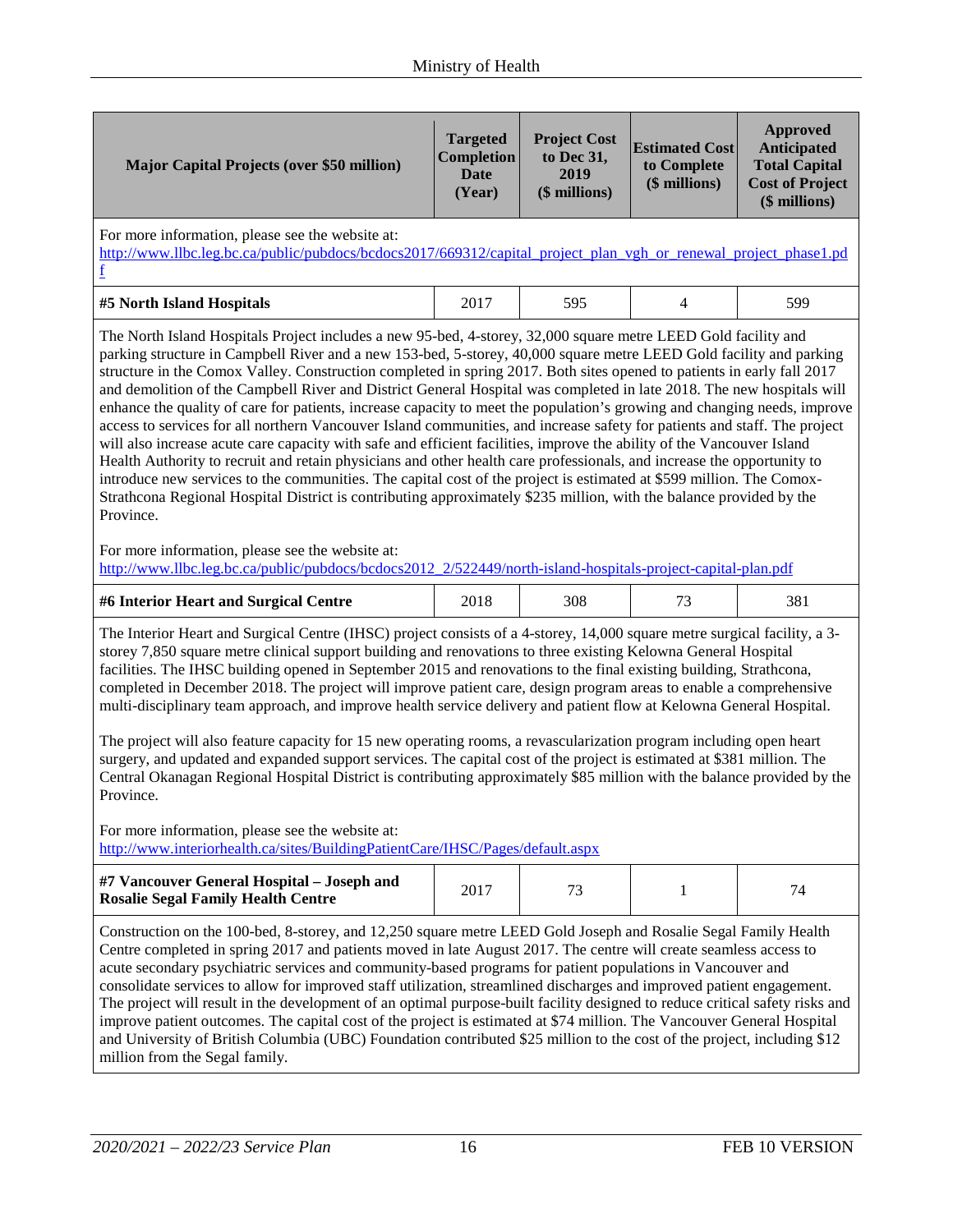| <b>Major Capital Projects (over \$50 million)</b>   | <b>Targeted</b><br><b>Completion</b><br>Date<br>(Year) | <b>Project Cost</b><br>to Dec 31,<br>2019<br>$$$ millions) | <b>Estimated Cost</b><br>to Complete<br>(\$ millions) | Approved<br>Anticipated<br><b>Total Capital</b><br><b>Cost of Project</b><br>$$$ millions) |
|-----------------------------------------------------|--------------------------------------------------------|------------------------------------------------------------|-------------------------------------------------------|--------------------------------------------------------------------------------------------|
| #8 Children's and Women's Hospital<br>Redevelopment | 2020                                                   | 635                                                        | 41                                                    | 676                                                                                        |

The redevelopment of BC Children's Hospital and BC Women's Hospital will be completed in three phases. The first phase is now complete and included expansion of the neonatal intensive care unit by three beds, expansion space for the UBC Faculty of Medicine, and construction of a new 2,400 square metre Clinical Support Building.

Construction of the second phase of the project was substantially complete in summer 2017 and consists of the demolition of A-Wing, L-Wing and Medical Education and Research Unit building, construction of a new 59,400 square metre Teck Acute Care Centre (TACC), and renovations to the BC Women's Urgent Assessment Room in the 1982 Building. The TACC opened for patients on October 29, 2017.

The third phase includes a 10-bed expansion of single room maternity care, and relocation of the Sunny Hill Health Centre for Children into renovated space in the 1982 Building at the Oak Street campus. Government approved the Phase 3 business plan in spring 2016. The project will improve delivery of patient-centred care by creating optimal patient access and patient flow, improve operational efficiency/capacity for inpatient services by consolidating and developing space designed to current pediatric care standards, and provide flexible spaces to support changes in health care models. Construction of Phase 3 is underway with completion planned for 2020. The capital cost of the redevelopment project is estimated at \$676 million, including a \$144 million contribution from the BC Children's Hospital Foundation.

For more information, please see the website at[: www.health.gov.bc.ca/library/publications/year/2010/BCCW-](http://www.health.gov.bc.ca/library/publications/year/2010/BCCW-CapitalProjectPlan.pdf)[CapitalProjectPlan.pdf.](http://www.health.gov.bc.ca/library/publications/year/2010/BCCW-CapitalProjectPlan.pdf)

| #9 Penticton Regional Hospital - Patient Care<br>Tower | 2022 |  |  |  |
|--------------------------------------------------------|------|--|--|--|
|--------------------------------------------------------|------|--|--|--|

The Patient Care Tower (PCT) project will proceed in two phases. Phase 1 construction of the new 25,582 square metre PCT started in April 2016 and includes a new surgical services centre and 84 medical/surgical inpatient beds in single patient rooms. The PCT opened to patients on April 29, 2019.

Phase 2 will involve renovation of vacant areas in the current hospital to allow for the expansion of the emergency department, as well as renovations to existing support areas. To improve the model of care and patient outcomes, the project will apply evidence-based design principles and health care facility design and construction standards that all have a patient-centred design philosophy. Phase 2 renovations are underway with completion planned for 2022. The capital cost of the project is estimated at \$312 million. Costs are shared between Government, the Interior Health Authority, Okanagan Similkameen Regional Hospital District, and the South Okanagan Similkameen Medical Foundation.

For more information, please see the website at: [http://www.llbc.leg.bc.ca/public/pubdocs/bcdocs2018\\_2/687290/capital-project-plan-penticton-regional-hospital.pdf](http://www.llbc.leg.bc.ca/public/pubdocs/bcdocs2018_2/687290/capital-project-plan-penticton-regional-hospital.pdf)

| #10 Royal Columbian Hospital - Phase 1<br>2020 |
|------------------------------------------------|
|------------------------------------------------|

Phase 1 of the Royal Columbian Hospital (RCH) redevelopment project consists of a 75-bed, 5-storey, approximately 13,000 square metre LEED Gold mental health and substance use building, plus four levels of parking, a new energy centre and relocation of the helipad. This project will improve operational efficiencies, expand clinical programs in mental health to address capacity issues, increase energy efficiency by 20-30 percent, and eliminate the current risk of power systems failure with a post-disaster building.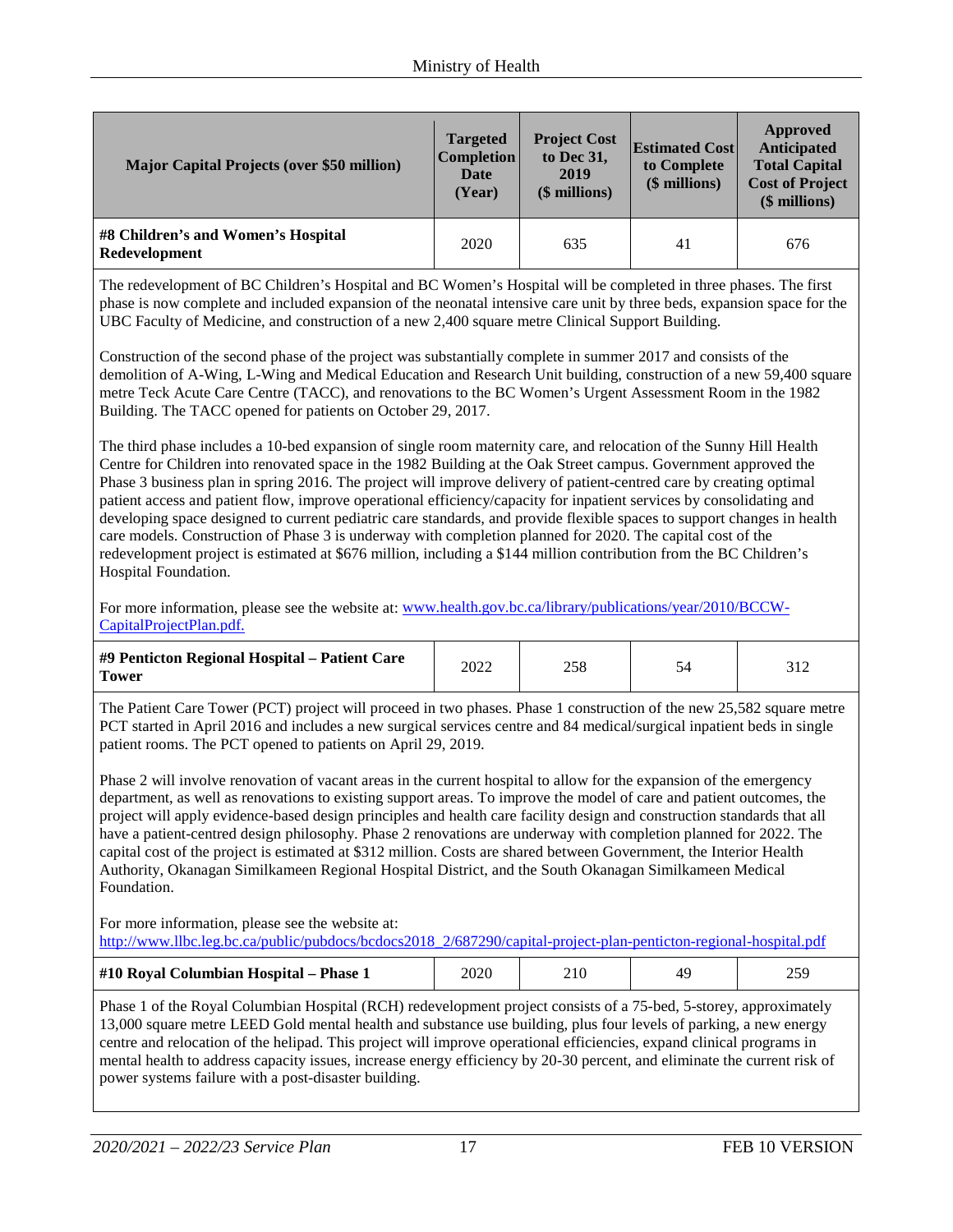| <b>Major Capital Projects (over \$50 million)</b>                                                                                                                                                                                                                                                                                                                                                                                                                                                                                                                                                                                                                                                                                                                                                                                                                                                                                                                                                                                                                                                                                                                                                                                              | <b>Targeted</b><br>Completion<br><b>Date</b><br>(Year) | <b>Project Cost</b><br>to Dec 31,<br>2019<br>(\$ millions) | <b>Estimated Cost</b><br>to Complete<br>(\$ millions) | <b>Approved</b><br>Anticipated<br><b>Total Capital</b><br><b>Cost of Project</b><br>(\$ millions) |  |
|------------------------------------------------------------------------------------------------------------------------------------------------------------------------------------------------------------------------------------------------------------------------------------------------------------------------------------------------------------------------------------------------------------------------------------------------------------------------------------------------------------------------------------------------------------------------------------------------------------------------------------------------------------------------------------------------------------------------------------------------------------------------------------------------------------------------------------------------------------------------------------------------------------------------------------------------------------------------------------------------------------------------------------------------------------------------------------------------------------------------------------------------------------------------------------------------------------------------------------------------|--------------------------------------------------------|------------------------------------------------------------|-------------------------------------------------------|---------------------------------------------------------------------------------------------------|--|
| The project will result in the creation of a modern facility designed to deliver exemplary clinical outcomes and provide a<br>patient-centred approach to health care delivery, while increasing safety for patients and staff. The preferred design-<br>build proponent was selected in December 2016. Construction started in early 2017 and is expected to be complete in<br>early 2020 with patients scheduled to move in April 2020. The capital cost of the project is estimated at \$259 million.<br>The RCH Foundation is contributing \$9 million with the balance provided by the Province.                                                                                                                                                                                                                                                                                                                                                                                                                                                                                                                                                                                                                                          |                                                        |                                                            |                                                       |                                                                                                   |  |
| For more information, please see the website at:<br>http://www.llbc.leg.bc.ca/public/pubdocs/bcdocs2018_2/686374/capital-project-plan-royal-columbian-hospital.pdf                                                                                                                                                                                                                                                                                                                                                                                                                                                                                                                                                                                                                                                                                                                                                                                                                                                                                                                                                                                                                                                                             |                                                        |                                                            |                                                       |                                                                                                   |  |
| #11 Royal Columbian Hospital - Phases 2 & 3                                                                                                                                                                                                                                                                                                                                                                                                                                                                                                                                                                                                                                                                                                                                                                                                                                                                                                                                                                                                                                                                                                                                                                                                    | 2026                                                   | 20                                                         | 1,216                                                 | 1,236                                                                                             |  |
| Phase 2 of the RCH redevelopment project consists of a 348-bed, 11-storey, approximately 55,000 square metre Acute<br>Care Tower with an underground parkade and heliport on top of the building. Phase 3 is critical, enabling works to<br>support the RCH campus' increased capacity and to improve the delivery of patient care. It includes upgrades and<br>expansion of the services located in the Health Care Centre and Columbia Tower.<br>Upon completion of Phases 2 and 3, there will be an increase in RCH campus inpatient capacity of over 50 percent to a<br>total of 675 beds. The project will address growing service needs, help ease congestion, improve patient-centred<br>outcomes, introduce advanced medical technologies and enhance the working environment for health professionals.<br>Construction on the tower is expected to start in 2020 and complete in 2024. The renovations will be complete in 2026.<br>The capital cost of the project is estimated at \$1.2 billion. The RCH Foundation is contributing \$30 million with the<br>balance provided by the Province.<br>For more information, please see the website at:<br>http://www.llbc.leg.bc.ca/public/pubdocs/bcdocs2017/669855/20170626130516.pdf |                                                        |                                                            |                                                       |                                                                                                   |  |
| #12 Peace Arch Hospital Renewal                                                                                                                                                                                                                                                                                                                                                                                                                                                                                                                                                                                                                                                                                                                                                                                                                                                                                                                                                                                                                                                                                                                                                                                                                | 2022                                                   | 8                                                          | 76                                                    | 84                                                                                                |  |
| The Peace Arch Hospital Renewal project will improve patient experience and outcomes by providing new and larger<br>operating rooms and expanding pre/post patient care and clinical support spaces. A new medical device reprocessing<br>department will be relocated below the emergency department (ED) allowing for improved access to sterilized surgical<br>equipment. The existing ED will be renovated and expanded to accommodate increased treatment spaces and a new<br>mental health unit. Construction started in December 2018 and is expected to be complete in early 2022.<br>For more information, please see the website at:<br>http://www.llbc.leg.bc.ca/public/pubdocs/bcdocs2017/669856/20170626124423.pdf                                                                                                                                                                                                                                                                                                                                                                                                                                                                                                                |                                                        |                                                            |                                                       |                                                                                                   |  |
| #13 Centre for Mental Health and Addictions                                                                                                                                                                                                                                                                                                                                                                                                                                                                                                                                                                                                                                                                                                                                                                                                                                                                                                                                                                                                                                                                                                                                                                                                    | 2021                                                   | 38                                                         | 63                                                    | 101                                                                                               |  |
| The new 105-bed facility will be located on the Riverview lands in Coquitlam and will replace the current Burnaby<br>Centre for Mental Health and Addictions. Construction of the new facility is expected to complete in 2021 and will be a<br>more therapeutic space for those living with complex mental health challenges and substance-use issues. The capital<br>cost of the project is estimated at \$101 million with funding provided by the Province.                                                                                                                                                                                                                                                                                                                                                                                                                                                                                                                                                                                                                                                                                                                                                                                |                                                        |                                                            |                                                       |                                                                                                   |  |
| #14 Dogwood Complex Residential Care                                                                                                                                                                                                                                                                                                                                                                                                                                                                                                                                                                                                                                                                                                                                                                                                                                                                                                                                                                                                                                                                                                                                                                                                           | 2022                                                   |                                                            | 58                                                    | 58                                                                                                |  |

The \$57.6 million replacement 150-bed complex residential care facility will be located on Lot 5 of the Pearson Dogwood site in Vancouver. The project is to be funded by Vancouver Coastal Health Authority from net sale proceeds from the sale of the combined Pearson and Dogwood properties. Design is underway and construction is planned to start in March 2020 and complete in late 2022.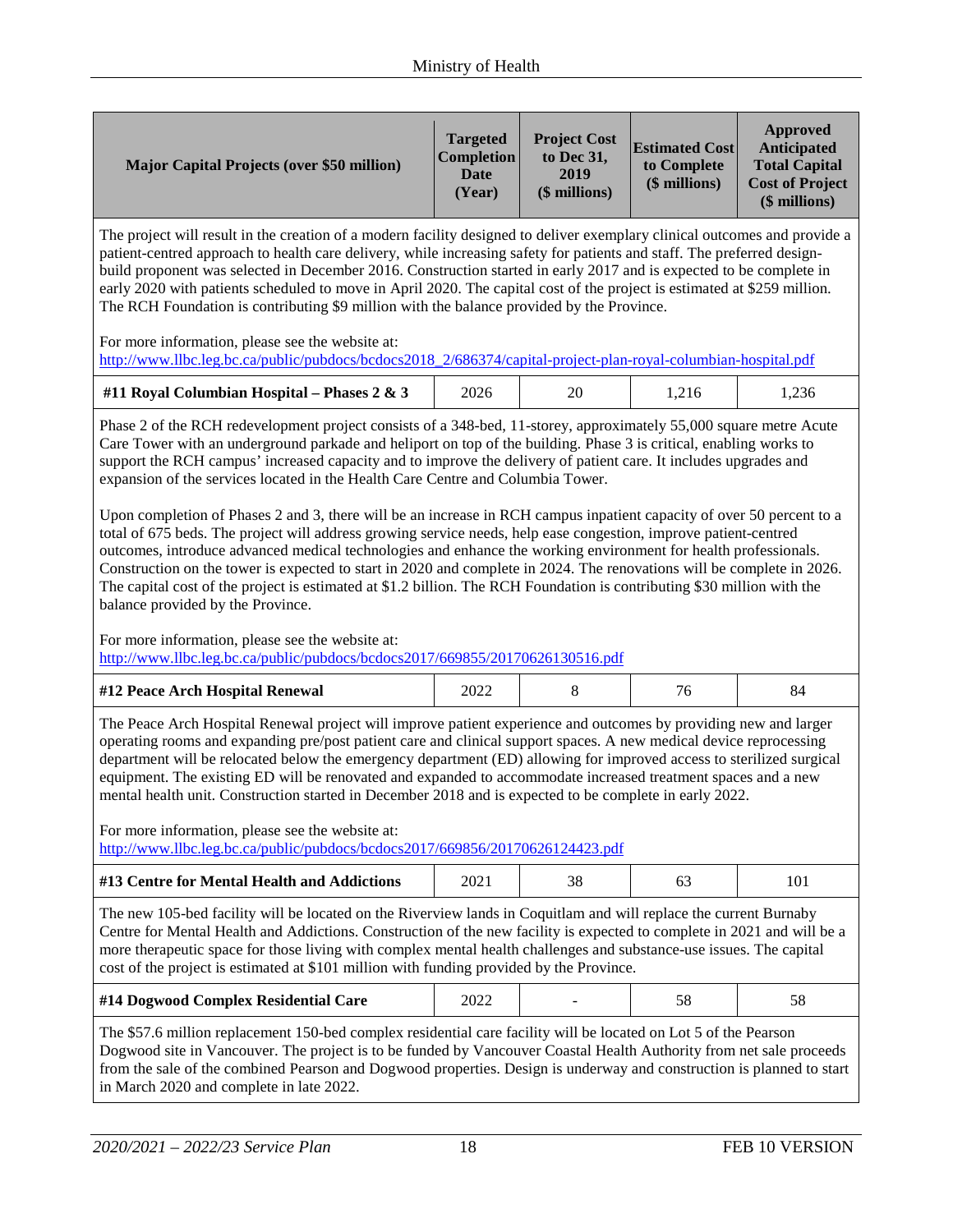| <b>Major Capital Projects (over \$50 million)</b>                                                                                                                                                                                                                                                                                                                                                                                                                                                                                                                                                                                                                                                                                                                                                                                                                                                                                                                                                                                                         | <b>Targeted</b><br>Completion<br><b>Date</b><br>(Year) | <b>Project Cost</b><br>to Dec 31,<br>2019<br>(\$ millions) | <b>Estimated Cost</b><br>to Complete<br>(\$ millions) | <b>Approved</b><br>Anticipated<br><b>Total Capital</b><br><b>Cost of Project</b><br>(\$ millions) |  |
|-----------------------------------------------------------------------------------------------------------------------------------------------------------------------------------------------------------------------------------------------------------------------------------------------------------------------------------------------------------------------------------------------------------------------------------------------------------------------------------------------------------------------------------------------------------------------------------------------------------------------------------------------------------------------------------------------------------------------------------------------------------------------------------------------------------------------------------------------------------------------------------------------------------------------------------------------------------------------------------------------------------------------------------------------------------|--------------------------------------------------------|------------------------------------------------------------|-------------------------------------------------------|---------------------------------------------------------------------------------------------------|--|
| For more information, please see the website at:<br>http://www.llbc.leg.bc.ca/public/pubdocs/bcdocs2020/689677/689677 Dogwod Complex Residential Care Replacem<br>ent.pdf                                                                                                                                                                                                                                                                                                                                                                                                                                                                                                                                                                                                                                                                                                                                                                                                                                                                                 |                                                        |                                                            |                                                       |                                                                                                   |  |
| #15 Lions Gate Hospital - New Acute Care<br><b>Facility</b>                                                                                                                                                                                                                                                                                                                                                                                                                                                                                                                                                                                                                                                                                                                                                                                                                                                                                                                                                                                               | 2024                                                   |                                                            | 166                                                   | 166                                                                                               |  |
| Construction of the new six-storey Acute Care Facility (ACF) will replace 108 outdated and undersized inpatient beds,<br>expand the perioperative suite (including 8 new universal operating rooms), create a new surgical daycare and post-<br>anaesthetic recovery room to support new and existing ORs, and provide a new replacement medical device<br>reprocessing department and new outpatient clinics and support services.                                                                                                                                                                                                                                                                                                                                                                                                                                                                                                                                                                                                                       |                                                        |                                                            |                                                       |                                                                                                   |  |
| Renovations will be made to existing infrastructure to facilitate integration of new ACF with existing buildings. The<br>Lions Gate Hospital Foundation will be contributing \$96 million with \$70 million provided by Vancouver Coastal<br><b>Health Authority</b>                                                                                                                                                                                                                                                                                                                                                                                                                                                                                                                                                                                                                                                                                                                                                                                      |                                                        |                                                            |                                                       |                                                                                                   |  |
| For more information, please see the website at:<br>http://www.llbc.leg.bc.ca/public/pubdocs/bcdocs2020/692060/692060 Lions Gate Hospital New Acute Care Facility<br>July2018.pdf                                                                                                                                                                                                                                                                                                                                                                                                                                                                                                                                                                                                                                                                                                                                                                                                                                                                         |                                                        |                                                            |                                                       |                                                                                                   |  |
| #16 St Paul's Hospital                                                                                                                                                                                                                                                                                                                                                                                                                                                                                                                                                                                                                                                                                                                                                                                                                                                                                                                                                                                                                                    | 2026                                                   | 6                                                          | 2,077                                                 | 2,083                                                                                             |  |
| The project to build a New St. Paul's Hospital at Station Street in Vancouver will result in a new core hospital (acute<br>care centre and outpatient care centre) including capacity for 548 inpatient beds, new and larger emergency department,<br>surgical suite and consolidated specialty outpatient clinics and underground parkade. Procurement is underway and<br>expected to complete in fall 2020. Construction planned to start in fall 2020 and expected to be completed in 2026. The<br>capital cost of the project is estimated at \$2.083 billion with \$125 million to be provided by the St. Paul's Foundation,<br>\$1.158 billion from the Province, and \$800 million from Providence Health Care.                                                                                                                                                                                                                                                                                                                                    |                                                        |                                                            |                                                       |                                                                                                   |  |
| #17 Mills Memorial Hospital                                                                                                                                                                                                                                                                                                                                                                                                                                                                                                                                                                                                                                                                                                                                                                                                                                                                                                                                                                                                                               | 2026                                                   | 1                                                          | 446                                                   | 447                                                                                               |  |
| The Mills Memorial Hospital Redevelopment project will replace the existing hospital originally built in 1959. The new<br>hospital will include 78 inpatient beds an increase of 34 beds over the existing capacity. There will be 4 operating rooms<br>and 20 emergency department treatment spaces. The project also includes the relocation and expansion of the Seven<br>Sisters facility, which accommodates a regional mental health rehabilitation and recovery program, on the Mills<br>Memorial site. Surgery and trauma services for the Northwest HSDA will be coordinated and rely on the new facility,<br>the new hospital will meet the needs of a Level 3 Trauma Centre. Procurement is underway and is expected to complete<br>in Fall 2020. Construction is planned to start in Fall 2020 and expected to complete in Spring 2024. The capital cost of<br>the project is estimated at \$447 million. The North West Regional Hospital District is contributing approximately \$110<br>million with the balance provided by the Province. |                                                        |                                                            |                                                       |                                                                                                   |  |
| For more information, please see the website at:<br>http://www.llbc.leg.bc.ca/public/pubdocs/bcdocs2020/703045/703045_Capital_Project_Plan_Mills_Memorial_Hospital<br>Redevelopment May2019.pdf                                                                                                                                                                                                                                                                                                                                                                                                                                                                                                                                                                                                                                                                                                                                                                                                                                                           |                                                        |                                                            |                                                       |                                                                                                   |  |
| #18 Burnaby Hospital Redevelopment - Phase 1                                                                                                                                                                                                                                                                                                                                                                                                                                                                                                                                                                                                                                                                                                                                                                                                                                                                                                                                                                                                              | 2025                                                   |                                                            | 547                                                   | 547                                                                                               |  |
| The Burnaby Hospital Redevelopment Phase 1 project will improve patient outcomes by enhancing the quality of the<br>health care environment with construction of a new Inpatient/Outpatient Tower and renovating and expanding the                                                                                                                                                                                                                                                                                                                                                                                                                                                                                                                                                                                                                                                                                                                                                                                                                        |                                                        |                                                            |                                                       |                                                                                                   |  |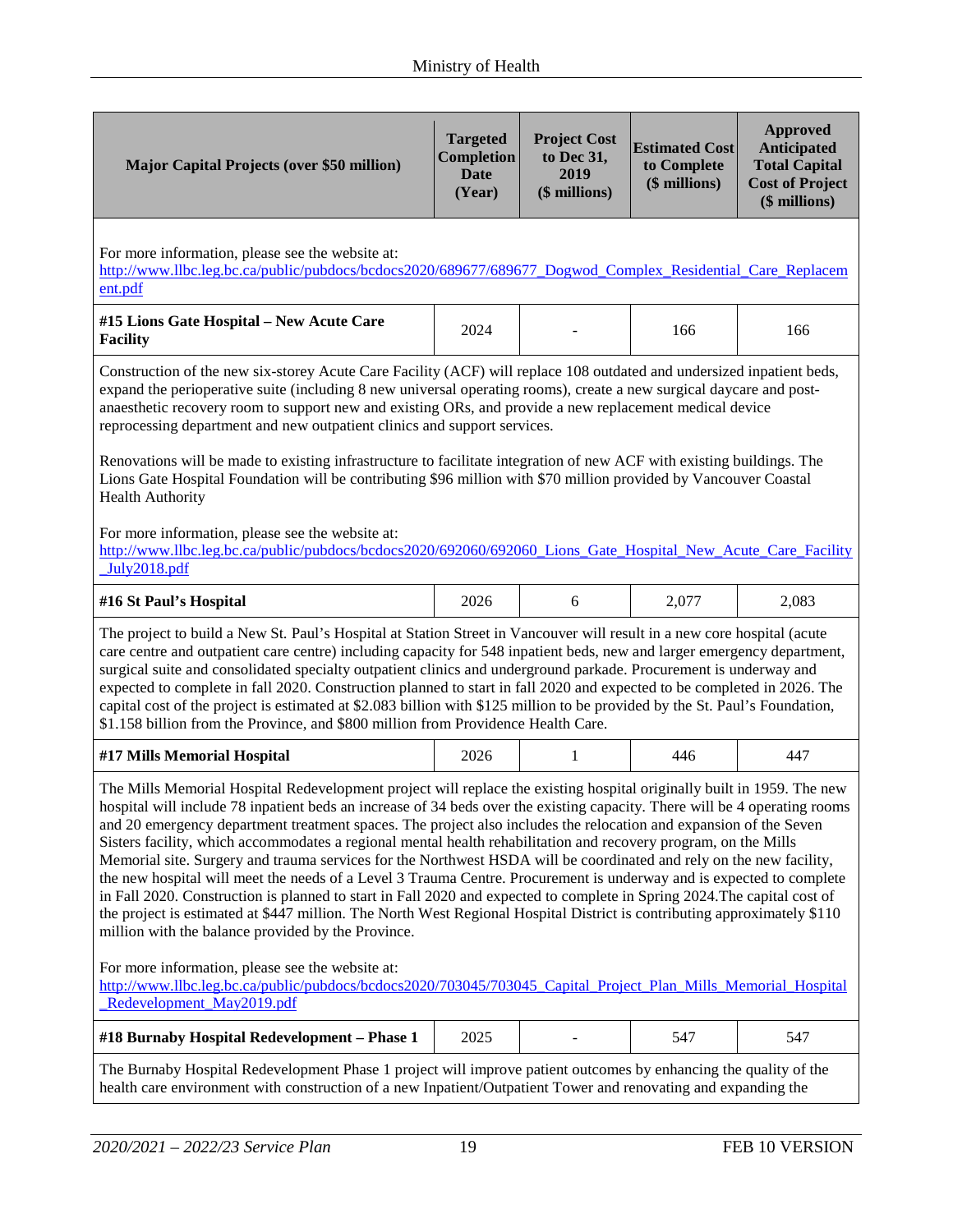| <b>Major Capital Projects (over \$50 million)</b> | <b>Targeted</b><br><b>Completion</b><br>Date<br>(Year) | <b>Project Cost</b><br>to Dec 31,<br>2019<br>(\$ millions) | <b>Estimated Cost</b><br>to Complete<br>(\$ millions) | Approved<br>Anticipated<br><b>Total Capital</b><br><b>Cost of Project</b><br>(\$ millions) |
|---------------------------------------------------|--------------------------------------------------------|------------------------------------------------------------|-------------------------------------------------------|--------------------------------------------------------------------------------------------|
|---------------------------------------------------|--------------------------------------------------------|------------------------------------------------------------|-------------------------------------------------------|--------------------------------------------------------------------------------------------|

Support Facilities Building (SFB). The new six-storey tower will accommodate relocated services including medical/surgical inpatient unit, outpatient services, consolidated maternity/labour and delivery unit, and a mental health and substance use patient unit. Renovations and expansion of the SFB will improve access to care by providing additional operating rooms, a new medical device reprocessing department, additional parking, and renovations to key support services. Renovations to the Nursing Tower will permit the relocation of the medical and surgical inpatient unit and additional recovery space for the endoscopy suite. The project also includes the demolition of the Cascade and West Wing Buildings to make way for future development. Construction is expected to start in Summer 2021 and be completed in Summer 2025.

|  | #19 Cariboo Memorial Hospital<br>2026<br>21 C |  |
|--|-----------------------------------------------|--|
|--|-----------------------------------------------|--|

The Cariboo Memorial Hospital (CMH) Redevelopment project is a two-phased project on the CMH campus. Phase 1 includes construction of a 3-storey addition. Phase 2 includes renovation of vacated spaces in the existing hospital. Once the project is complete the redeveloped CMH will include 53 inpatient beds an increase 25 beds over the existing capacity. The project also includes a new acute adult inpatient psychiatric unit (included in the 53 inpatient beds), a new and larger emergency department and an increase in surface parking stalls. Procurement is underway and is expected to complete in Summer 2021. Phase 1 (new addition) construction is planned to start in Summer 2021 and expected to complete in Fall 2023. Phase 2 (renovations) construction is planned to start in Fall 2023 and expected to complete in Fall 2025. The capital cost of the project is estimated at \$218 million. The Cariboo Chilcotin Regional Hospital District is contributing approximately \$87 million with the balance provided by the Province.

For more information, please see the website at:

[http://www.llbc.leg.bc.ca/public/pubdocs/bcdocs2020/703046/703046\\_Capital\\_Project\\_Plan\\_Cariboo\\_Memorial\\_Hospi](http://www.llbc.leg.bc.ca/public/pubdocs/bcdocs2020/703046/703046_Capital_Project_Plan_Cariboo_Memorial_Hospital_Redevelopment_August_1_2019.pdf) tal Redevelopment August 1 2019.pdf

| #20 Stuart Lake Hospital Redevelopment |  |  |
|----------------------------------------|--|--|
|                                        |  |  |

The Stuart Lake Hospital (SLH) Redevelopment project is a replacement of the existing SLH on the current site. The hospital will be built on the same site as the existing one and once complete, the existing facility will be demolished to make way for parking. The new hospital will be three times larger than the current facility, with 27 beds, including 18 long-term care beds. There will also be an emergency department with two treatment rooms, a trauma bay and ambulance bay. The hospital will feature a primary care centre that will consolidate services currently being offered in Fort St. James to one location. Construction is expected to begin in summer 2021 and the new facility is targeted to open for patients in 2024. The capital cost of the project is estimated at \$116 million. The Stuart Nechako Regional Hospital District is contributing approximately \$18 million with the balance provided by the Province.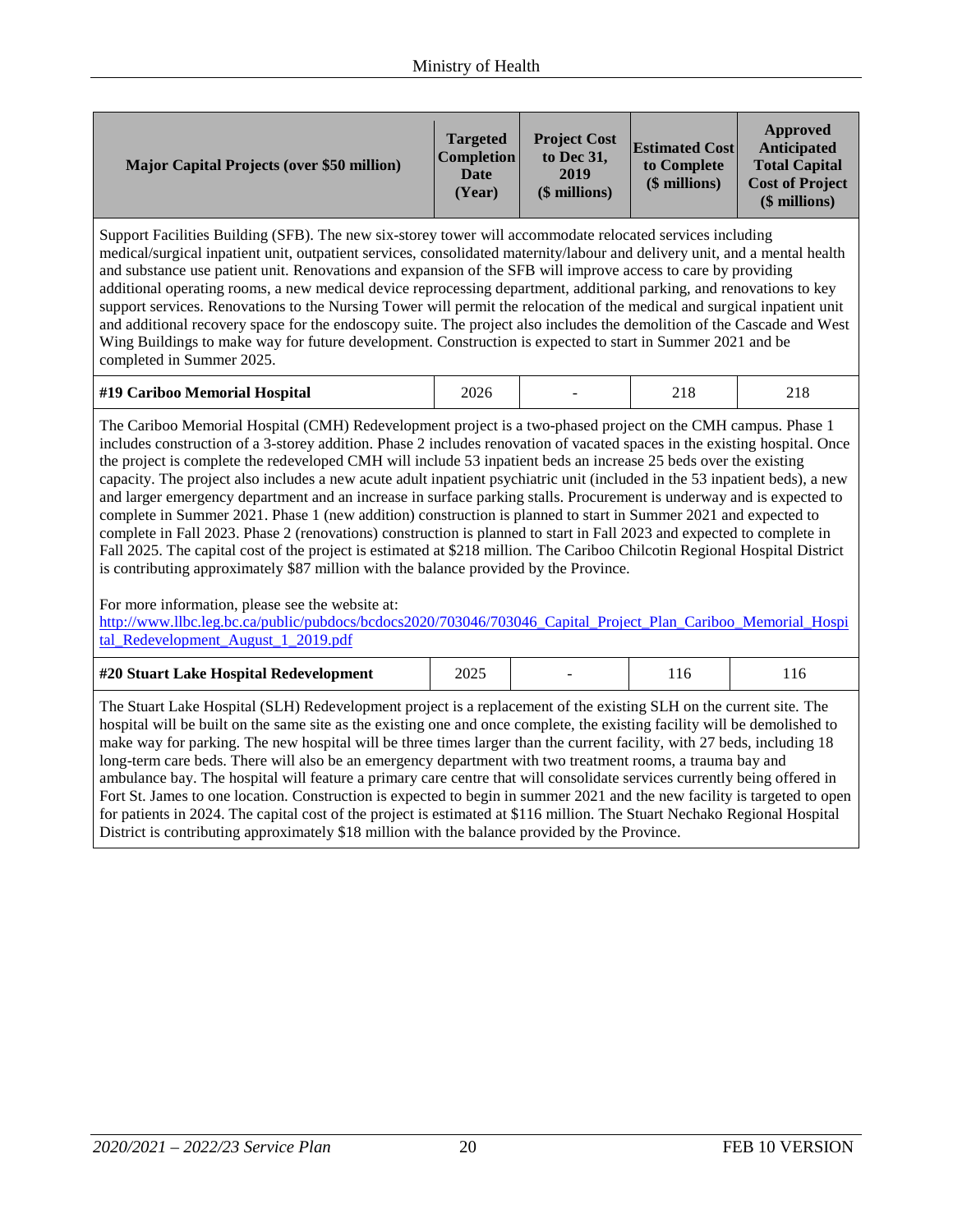# <span id="page-20-0"></span>**Significant IT Projects**

| <b>Significant IT Projects</b><br>(exceeds \$20 million in total or \$10 million in one<br>fiscal year)                                                                                                                                                                                                                                                                                                                                                                                                                                                                                                                                                                                                                                                                                                                                                                                                                                                                                                                                                                                                                                                                                                           | <b>Targeted</b><br><b>Completion</b><br><b>Date</b><br>(Year) | <b>Project Cost</b><br>to March 31,<br>2019<br>(\$ millions) | <b>Estimated Cost</b><br>to Complete<br>(\$ millions) | <b>Approved</b><br><b>Anticipated</b><br><b>Total Capital</b><br><b>Cost of Project</b><br>(\$ millions) |  |  |  |
|-------------------------------------------------------------------------------------------------------------------------------------------------------------------------------------------------------------------------------------------------------------------------------------------------------------------------------------------------------------------------------------------------------------------------------------------------------------------------------------------------------------------------------------------------------------------------------------------------------------------------------------------------------------------------------------------------------------------------------------------------------------------------------------------------------------------------------------------------------------------------------------------------------------------------------------------------------------------------------------------------------------------------------------------------------------------------------------------------------------------------------------------------------------------------------------------------------------------|---------------------------------------------------------------|--------------------------------------------------------------|-------------------------------------------------------|----------------------------------------------------------------------------------------------------------|--|--|--|
| #1 Clinical and Systems Transformation                                                                                                                                                                                                                                                                                                                                                                                                                                                                                                                                                                                                                                                                                                                                                                                                                                                                                                                                                                                                                                                                                                                                                                            | 2023                                                          | 376                                                          | 104                                                   | 480                                                                                                      |  |  |  |
| The primary purpose of the Clinical and Systems Transformation Project is to establish a common standardized,<br>integrated, end-to-end clinical information system and environment for Provincial Health Services Authority, Vancouver<br>Coastal Health Authority and Providence Health Care. The vision of this integrated system is "One Person. One Record.<br>Better Health".<br>The most significant benefit to patients and the care delivery process is in relation to the reduction of adverse events<br>associated with a hospital stay. The ten-year total cost of ownership (TCO) for the project is projected to be \$842<br>million, composed of a \$480 million capital and \$362 million operating cost component. This TCO includes<br>expenditures on the installation and implementation of the new system and related maintenance and support costs for the<br>ten-year period. This TCO estimate continues to be reviewed and the operating cost component is expected to be<br>significantly over budget.<br>For more information, please see the website at:<br>http://www.llbc.leg.bc.ca/public/pubdocs/bcdocs2013 2/536407/capital-project-plan-clinical-systems-<br>transformation.pdf |                                                               |                                                              |                                                       |                                                                                                          |  |  |  |
| #2 IHealth Project - Vancouver Island Health<br><b>Authority</b>                                                                                                                                                                                                                                                                                                                                                                                                                                                                                                                                                                                                                                                                                                                                                                                                                                                                                                                                                                                                                                                                                                                                                  | 2020                                                          | 95                                                           | 5                                                     | 100                                                                                                      |  |  |  |
| IHealth is a multi-year, Island Health-wide strategy to support quality, safe patient care, increase consistency across sites<br>and systems, and reduce the risk of medication-related errors. IHealth will provide a single electronic health record for<br>all parts of the health care system. It is interactive for health care providers, and includes clinical decision support and<br>quality measures that will guide critical thinking in a new way. It is a powerful, integrated electronic system that will<br>keep track of a patient's health records in one single record, across sites and across programs and services, over a<br>patient's entire life. However, the project has been delayed and is facing serious financial pressures. A review concluded<br>that Island Health will not be able to complete the full project scope within the timelines identified and it is expected<br>that the project will be significantly over budget.                                                                                                                                                                                                                                                 |                                                               |                                                              |                                                       |                                                                                                          |  |  |  |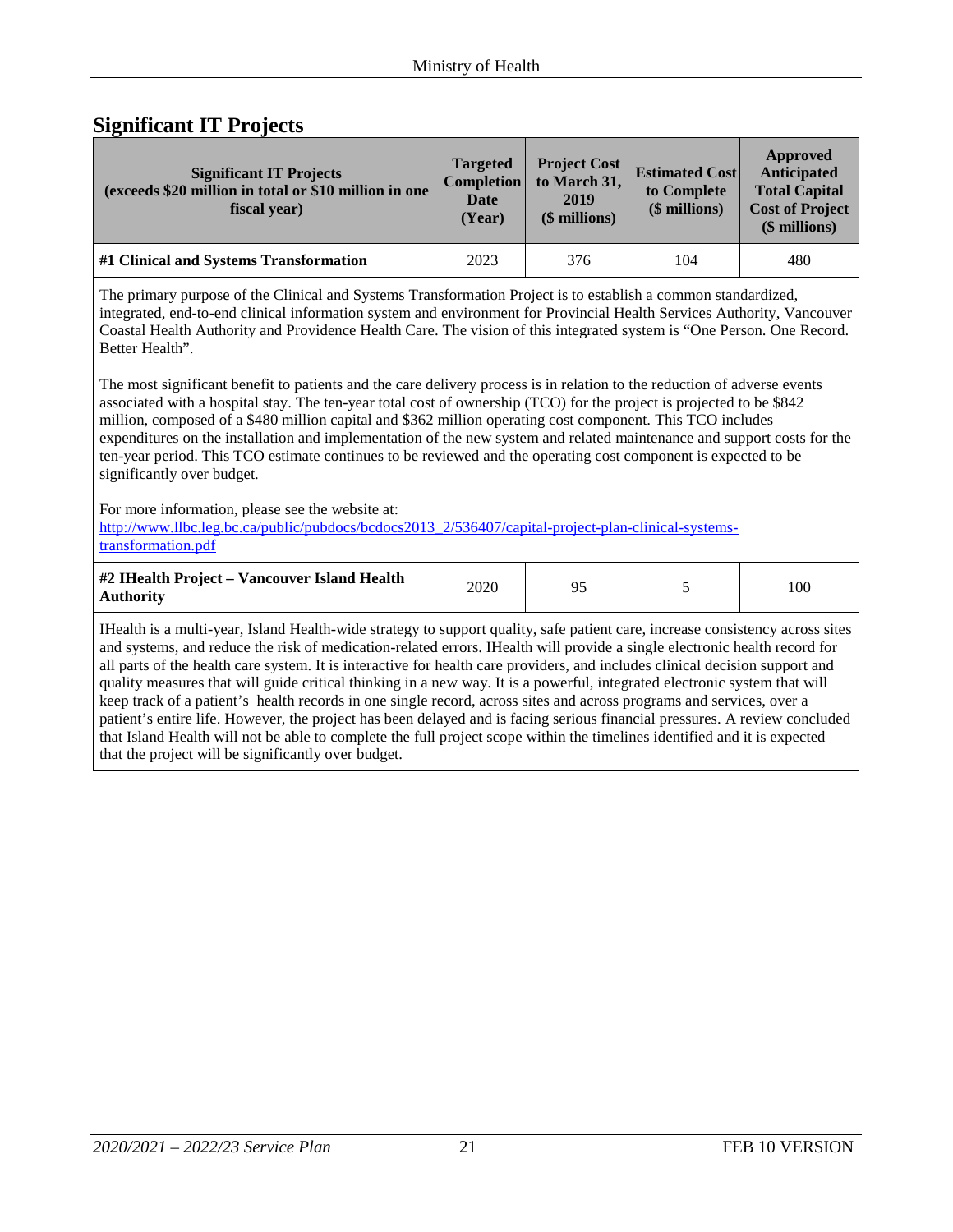# <span id="page-21-0"></span>**Appendix A: Agencies, Boards, Commissions and Tribunals**

# [Assisted Living Registrar](https://www2.gov.bc.ca/gov/content/health/accessing-health-care/assisted-living-registrar)

<https://www2.gov.bc.ca/gov/content/health/accessing-health-care/assisted-living-registrar>

The Registry administers the registration of assisted living residences; establishes and administers health and safety standards, and administrative policies and procedures; investigates complaints about health and safety; and inspects residences if there is a health and safety concern.

#### [BC Emergency Health Services](http://www.bcehs.ca/)

#### [http://www.bcehs.ca](http://www.bcehs.ca/)

BC Emergency Health Services, an agency of the Provincial Health Services Authority, oversees the BC Ambulance Service and Patient Transfer Coordination Centre, providing out-of-hospital and interhospital health services.

# [BC Patient Safety and Quality Council](https://bcpsqc.ca/)

# [https://bcpsqc.ca](https://bcpsqc.ca/)

The Council provides system-wide leadership to efforts designed to improve the quality of health care in the province. Through collaborative partnerships with health authorities, patients, and those working within the health care system, the Council promotes and informs a provincially-coordinated, patient-centred approach to quality.

# [First Nations Health Authority](http://www.fnha.ca/about/fnha-overview)

#### [http://www.fnha.ca](http://www.fnha.ca/)

The First Nations Health Authority is responsible for planning, management, service delivery and funding of health programs, in partnership with First Nations communities in B.C.

# [Fraser Health Authority](https://www.fraserhealth.ca/)

# [https://www.fraserhealth.ca](https://www.fraserhealth.ca/)

Fraser Health delivers public health, hospital, residential, community-based and primary health care services in communities stretching from Burnaby to White Rock to Hope.

#### [Interior Health Authority](https://www.interiorhealth.ca/Pages/default.aspx)

#### [https://www.interiorhealth.ca](https://www.interiorhealth.ca/)

Interior Health delivers public health, hospital, residential, community-based and primary health care services to residents across B.C.'s Southern Interior.

# [Northern Health Authority](https://www.northernhealth.ca/)

#### [https://www.northernhealth.ca](https://www.northernhealth.ca/)

Northern Health delivers public health, hospital, residential, community-based and primary health care services to residents of Northern B.C.

# [Métis Nation BC](https://www.mnbc.ca/)

# [https://www.mnbc.ca](https://www.mnbc.ca/)

The Métis Nation BC develops and enhances opportunities for its Métis Chartered Communities and Métis people in B.C. by providing culturally relevant social and economic programs and services.